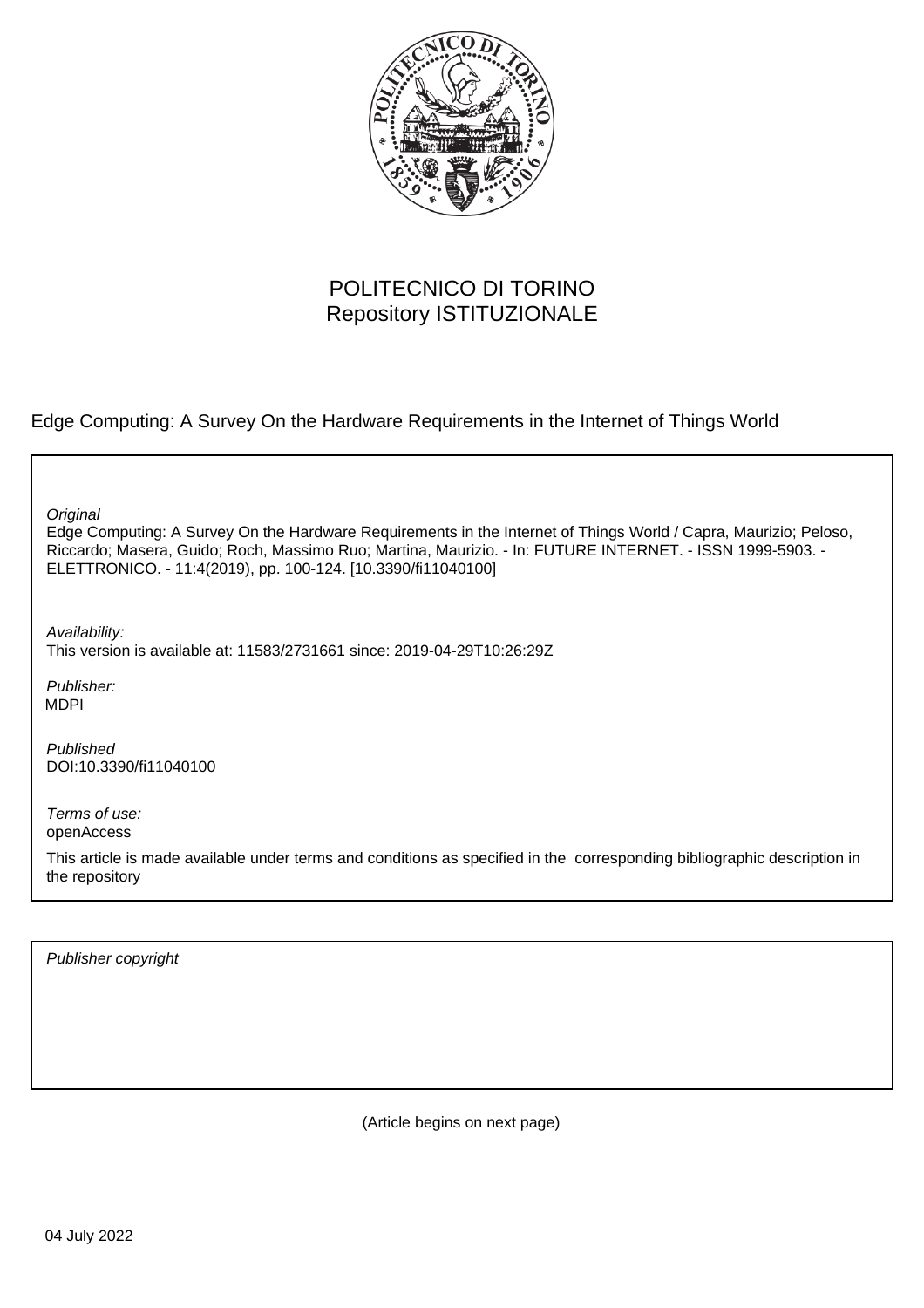

# *Review* **Edge Computing: a survey on the hardware requirements in the Internet Of Things world**

## **Maurizio Capra, Riccardo Peloso, Guido Masera, Massimo Ruo Roch and Maurizio Martina**

- M. Capra, R. Peloso, G. Masera, M. Ruo Roch and M. Martina are with the Department of Electrical, Electronics and Telecommunication Engineering, Politecnico di Torino, Torino, TO, 10100 Italy
- **\*** Correspondence: maurizio.capra@polito.it riccardo.peloso@polito.it guido.masera@polito.it massimo.ruoroch@polito.it maurizio.martina@polito.it

Version April 12, 2019 submitted to Future Internet

- <sup>1</sup> **Abstract:** In today's world, ruled by a great amount of data and mobile devices, cloud-based systems
- <sup>2</sup> are spreading all-over. Such phenomenon increases the number of connected devices, broadcast
- <sup>3</sup> bandwidth, and information exchange. These fine-grained interconnected systems, which enable the
- Internet connectivity for an extremely large number of facilities (far beyond the current number of
- <sup>5</sup> devices) go by the name of Internet of Things (IoT). In this scenario, mobile devices have an operating
- <sup>6</sup> time which is proportional to the battery capacity, the number of operations performed per cycle and
- <sup>7</sup> the amount of exchanged data. Since the transmission of data to a central cloud represents a very
- <sup>8</sup> energy-hungry operation, new computational paradigms have been implemented. The computation
- is not completely performed in the cloud, distributing the power load among the nodes of the system,
- <sup>10</sup> and data is compressed to reduce the transmitted power requirements. In the edge-computing
- <sup>11</sup> paradigm, part of the computational power is moved toward data collection sources, and only after a
- <sup>12</sup> first elaboration collected data are sent to the central cloud server. Indeed, the "edge" term refers to
- <sup>13</sup> the extremities of systems represented by IoT devices.
- <sup>14</sup> This survey paper presents the hardware architectures of typical IoT devices and sums up many of
- <sup>15</sup> the low power techniques which make them appealing for a large scale of applications. An overview
- <sup>16</sup> of the newest research topics is discussed, besides a final example of a complete functioning system,
- 17 embedding all the introduced features.

<sup>18</sup> **Keywords:** Edge computing; Internet of Things(IoT); MicroController(MCU); low power; embedded <sup>19</sup> system

## <sup>20</sup> **1. Introduction**

<sup>21</sup> The Internet of Things (IoT), term coined in 1999 by Kevin Ashton, is gaining more and more <sup>22</sup> attention in these years due to the increasing amount of connected devices and consequently to the amount of data. In the big data era, recording data from several environments and users is extremely valuable from a statistic as well as a business and economic point of view. Nowadays, almost every device present in everyday life presents some embedded electronics, which turns it into a potential IoT node. Indeed, IoT nodes are able to sense information and transmit it, thanks to a communication interface. So far the IoT paradigm had a huge impact on both consumers lives and business models, due to the

- <sup>29</sup> decreasing cost of implementation of these devices and the increasing demand. The trend is expected to
- <sup>30</sup> rapidly increase, as shown in Figure 1. Gartner [1] (world's leading company in research and advisory
- <sup>31</sup> fields) states that 23.14 billion of connected devices have been produced in the past year (2018), up to
- 32 30.73 billion are expected for 2020. This represents a great opportunity for investors, producers and
- <sup>33</sup> companies to collect big data. In fact, companies are expected to spend around 5 trillion dollars in 2021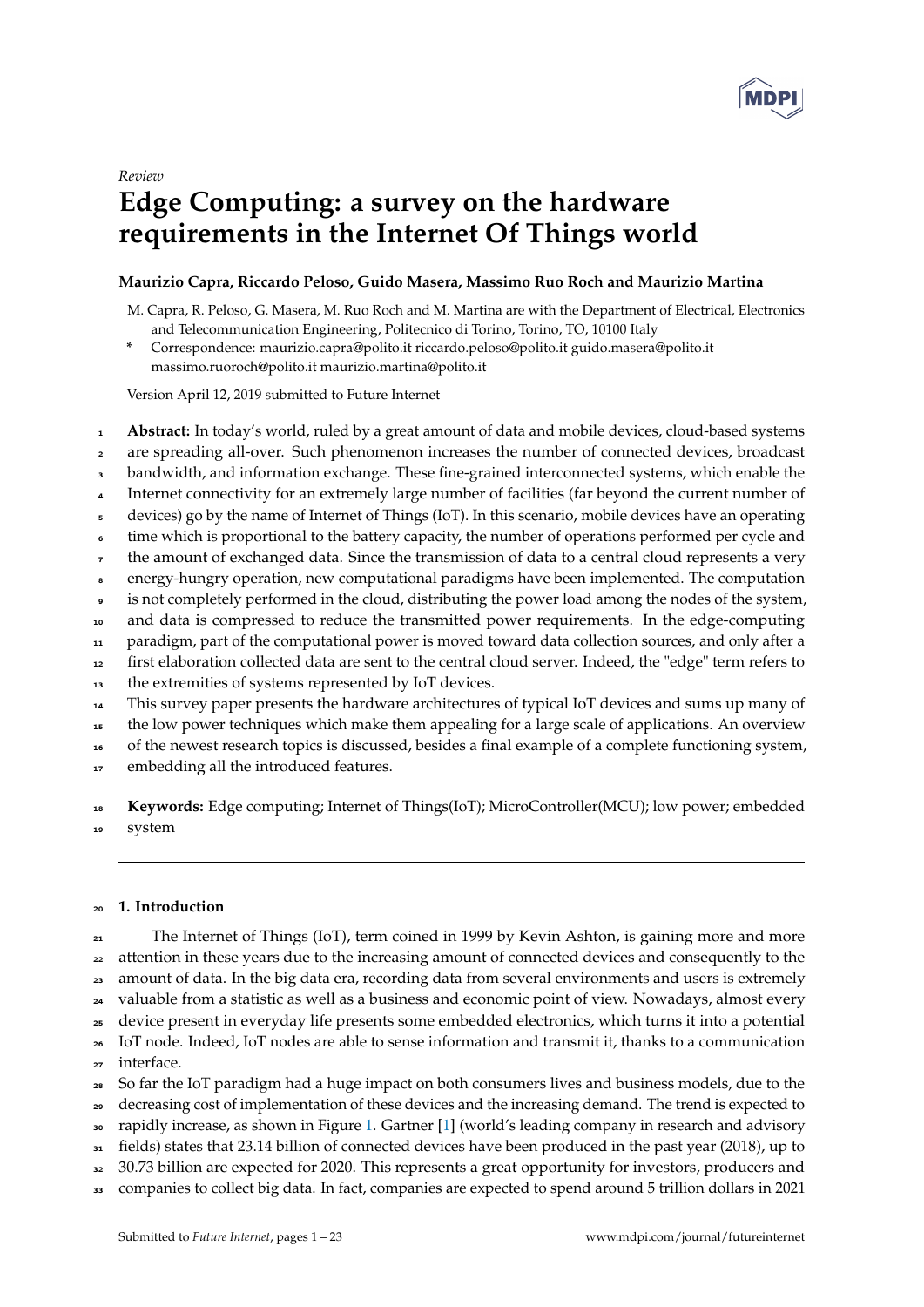

**Figure 1.** Expected adoption growth of IoT devices

- to expand the market [2] and introduce new applications, embedded in everyday gadgets.
- In a highly dynamic scenario, as depicted above, the opportunities to diversify the possible
- solutions and applications are many. Besides, there still exists a main common factor: the hardware
- <sup>37</sup> implementation. Indeed, hardware architectures are quite similar regardless of the final use since their
- organization relies very often on microcontroller-based platforms. Most part of IoT devices leans on
- batteries or energy harvesters. Given that their energy budget is limited, even the power that can be
- consumed will need smart energy management, driving the hardware engineering toward an ultra-low <sup>41</sup> power approach. Limited power represents a huge constraint to many components of the architecture,
- especially the energy-hungry ones, like wireless transmitters. In such a case, communication and
- data to be broadcast must be reduced to the essential, which translates to low energy technology,
- such as Ultra-Wide Band (UWB) [3–8], and transmit only useful features by exploiting state of the art
- techniques, like Compressing Sensing.
- IoT nodes have to sense and collect data with respect to their specific task. The tasks could be many,
- <sub>47</sub> ranging from smart household appliance, sleep monitoring, physical activity tracking, caretaker
- condition monitoring etc. Such information, collected over thousands of individuals, must ensure
- absolute privacy for final users. Indeed, such personal data must be kept safe from outside attacks,
- avoiding any hacking attempt. Even localization-based services are affected by this problem. The
- position is part of a privacy policy that must be prevented from threats [9]. In order to protect data, the
- <sup>52</sup> common procedure is to encrypt the communication so that nobody can steal precious info. Device
- security, together with encryption techniques are a matter of discussion and research widely spread
- around the globe.
- Many of the aforementioned tasks, including the last one described above, can be performed directly on the platform without accessing the cloud or a remote hosting service. This considerably reduces the
- power needed to transmit and receive data before and after elaboration, relieving much of the effort
- from servers. This change of paradigm is called Edge Computing: part of the workload is decentralized
- and distributed among the IoT nodes, turning them from simple sensors into more powerful and smart
- embedded systems, capable of several new features.
- Thanks to this innovative and effective approach, measured information can be further analyzed
- <sup>62</sup> directly on the field, allowing for a more responsive application and a faster post-processing
- operation once data has been transmitted. Edge Computing paradigm is considered, from many,
- an environmentally friendlier alternative to the Cloud Computing one, due to its ability to restrain the
- volume of data to be moved, consequently cutting down the energy cost.
- As described above, the decentralization of the workload is the focus of many works of research. The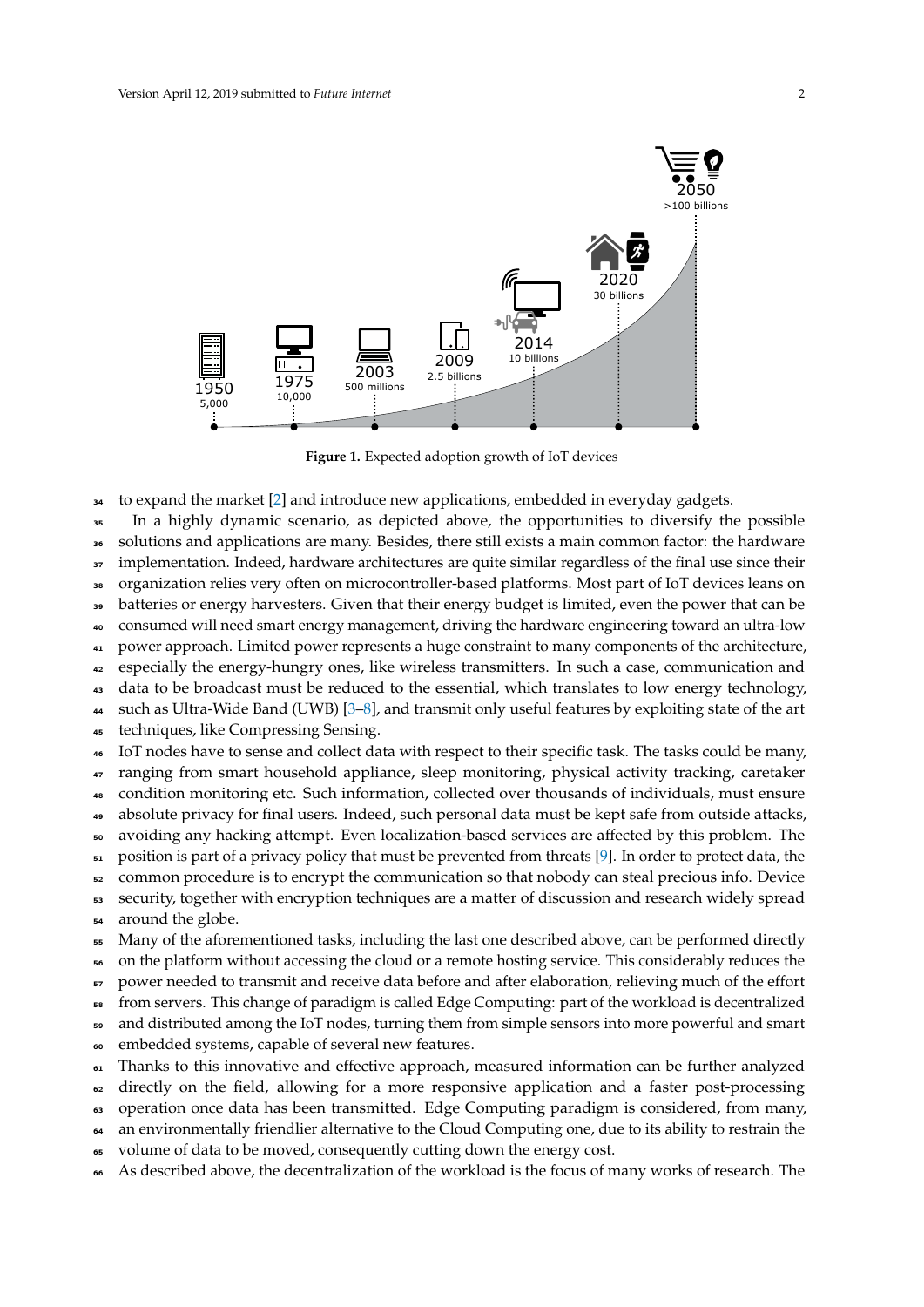<sup>67</sup> aim is to reduce the latency by offloading some of the tasks on surrounding servers [10,11]. In fact in urban environments is possible to rely on such infrastructure to enhance performances. However, in order to correctly manage the workload, there is often the need to split it homogeneously and to synchronize all the different duties. To achieve this goal, something more is required, such as an Operating System (OS). The use of a complete OS instead of a limited embedded firmware becomes a powerful tool when handling complex tasks. In order to manage multiple users and different scenarios, required for IoT, the main OS can run virtualized operating systems (which emulates the entire hardware resources required by an OS) or it can exploit the containerization paradigm, which let the user have multiple instances of the OS running at the same time while sharing the kernel for resources allocation. The containerization of tasks makes the organization and the allocation of workloads more <sup>77</sup> efficient, by exploiting the bandwidth of the system at its maximum, without exceeding constraints [12]. For sake of clarity, since this current survey is focusing on hardware aspects, OS and software related technologies are not discussed in the following sections; however, the reader can refer to the provided references for further details. 81 This survey is intended to be an overview of the key aspects of IoT hardware platforms, designed <sup>82</sup> for Edge Computing. Several state of the art techniques, suitable for low power applications, are

83 introduced and discussed through real examples. Section 2 presents the motivations that drive the continuous development of new architectures and techniques, with a special focus on the Edge Computing approach, by describing and emphasizing its importance. Section 3 depicts the landscape of a typical IoT node system, comprehensive of all its main features, ranging from the "brain" 87 (Central Processing Unit) to its peripherals. First, Input/Output (IO) systems are presented as the 88 main communication channels of the system (3.1); a detailed analysis of several IO types is listed, providing pros and cons for every possible choice. Then, memories are introduced as fundamental elements for data retention. Even in this case, several solutions are presented, with a special focus on

- non-volatile memories (3.3) (memory elements in which data are retained even in case of power failure or interruption).
- Power management (Section 3.4) is responsible for deciding which parts of the system should be turned
- off, when they are detected as not useful for the current task, or even for adjusting the local power
- supply parameters, such as the voltage level. After this unit, near-threshold behavior is described (3.5)
- in order to better understand what are the consequences of power supply parameters tuning.
- Since Edge Computing heavily relies on data processing, an entire section is dedicated to this topic
- (Section 3.6). State of the art algorithms and techniques able to reduce significantly the amount of data
- to be transmitted are discussed.

Section 3.8 is completely devoted to the Central Processing Unit (CPU), explaining the evolution

- of single-core architectures and the reason for adopting the multi-core paradigm. Indeed, most part of modern IoT nodes is equipped with powerful processors, able to effectively distribute the
- computational load among the cores and, consequently, level out the power dissipation.
- Finally, a real platform, which sums up all the above-listed features, is presented in Section 4, while Section 5 concludes the paper by providing new challenges and future perspectives.

#### *1.1. Methodology and Organization*

 This section is intended to explain the review methodology, which this paper is based on. Researchers have at their disposal several different approaches [13] to collect and summarize the 109 state of art literature on a specific topic. A review paper is the result of five generic steps:

- 110 1. topic and objectives definition;
- 2. primary search;
- 112 3. information refinement and secondary search;
- 4. data retrieving;
- 5. analyzed data presentation.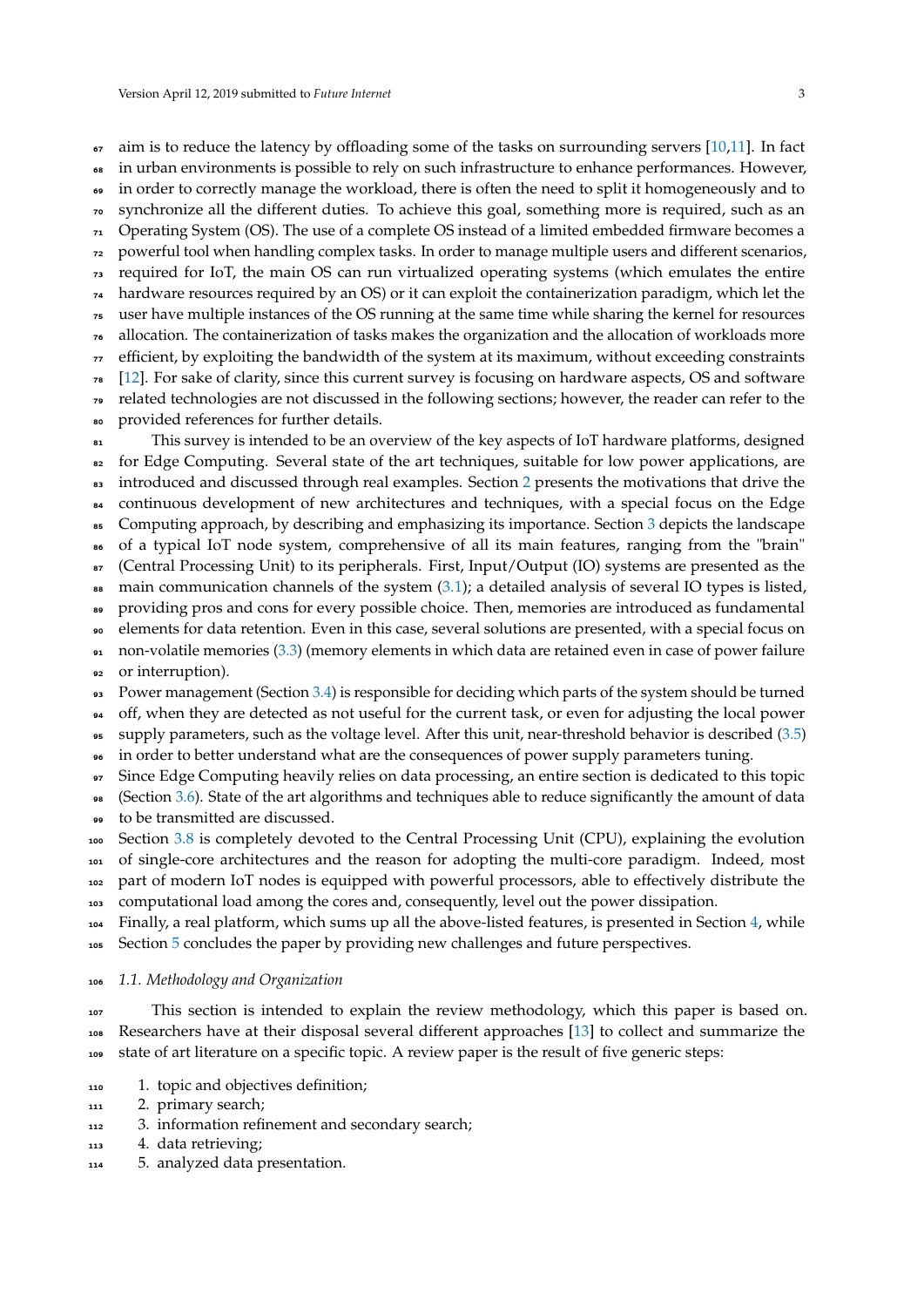- Namely, once the main subject of the manuscript is defined, primary search is fundamental in order
- to create a pool of articles from which the topic is clearly presented and the reader can figure out
- <sub>117</sub> the principal aspects. Then, a refining process is necessary in order to discard loosely related articles
- or misleading essays. Secondary search is intended to integrate the current information pool and to
- deepen some important points. Once the ensemble of articles has been consolidated, data and topic are extracted, reworked and presented.
- All the aforementioned points seem to be sequential and to be followed in a linear path, but the
- 122 review process is strongly iterative, going back and forth through stages many times, before reaching a satisfactory result [14].
- <sub>124</sub> The methodology chosen for this paperwork is the narrative review, that is a very traditional way of
- reviewing contemporary literature. It consists of a summary of the found material, which depicts a quasi-general overview of the topic. Indeed, authors can decide to focus more on a certain aspect than
- others. As a matter of fact, this paper deals with IoT and edge computing, with special attention to
- hardware features.
- In particular, several efforts have been spent to ensure a rigorous approach. The one pursued in the following sections relies on the one developed by Levy et al. [15], which includes these three steps:
- 1. literature collection and screening;
- 2. data extrapolation and examination;
- 3. composition of the review script.

 Thus, this current overview paper presents a narrow and focused spectrum, as allowed by the flexibility of the narrative review approach.

#### **2. Definitions and Motivations**

 The number of IoT devices is constantly increasing for several different reasons: low production cost, pervasive electronics, and technology in daily life, availability of wireless and wired communication networks, etc..

 Since these devices are spreading all over, ethic and practical questions had been posed related to energy footprint and sustainability. Indeed IoT systems are often battery powered devices able to acquire and send data via wireless transmission. This means, from an architectural point of view, that these devices must be energy efficient, thus requiring low power solutions.

 In order to meet all these constraints, IoT systems must be composed of low power sensors, such as MicroElectroMechanical Systems (MEMS), while data are elaborated by means of low power MicroController Units (MCU) and then transmitted. Generally, data are sent as once-in-a-while packets, by exploiting low energy radio transmitters/receivers based on new technologies, such as the

UWB communication.

 Since transmission is the most power consuming task among the three steps described above, many techniques have been developed in the past years to make it as low-power as possible. One of the most promising techniques, compressive sensing (described in section 3.7), represents a very efficient

solution, which allows to directly reduce the amount of data collected by sensors. As a consequence,

 the power needed to transfer data to the cloud for post-processing is much smaller than conventional Nyquist-rate sampling. The energy budget for IoT nodes usually consists of small battery sources or

energy harvesters; thus, the ability to reduce the amount of data to be transmitted (and consequently

the power) plays a key role in today's systems. Alternative approaches have been proposed in the

literature to reduce the rate of data to be transmitted, by relying on bio-inspired techniques.

Many of modern MCU architectures cannot deal with the power budget imposed by IoT nodes, but

even in this strict scenario, researchers developed a broad spectrum of energy saving approaches,

such as drastic voltage and frequency scaling. Near-threshold operation of embedded transistors

 introduces limitations such as performance degradations but still, for certain applications, it represents a very promising solution. Sometimes, for some particular cases, a dedicated hardware approach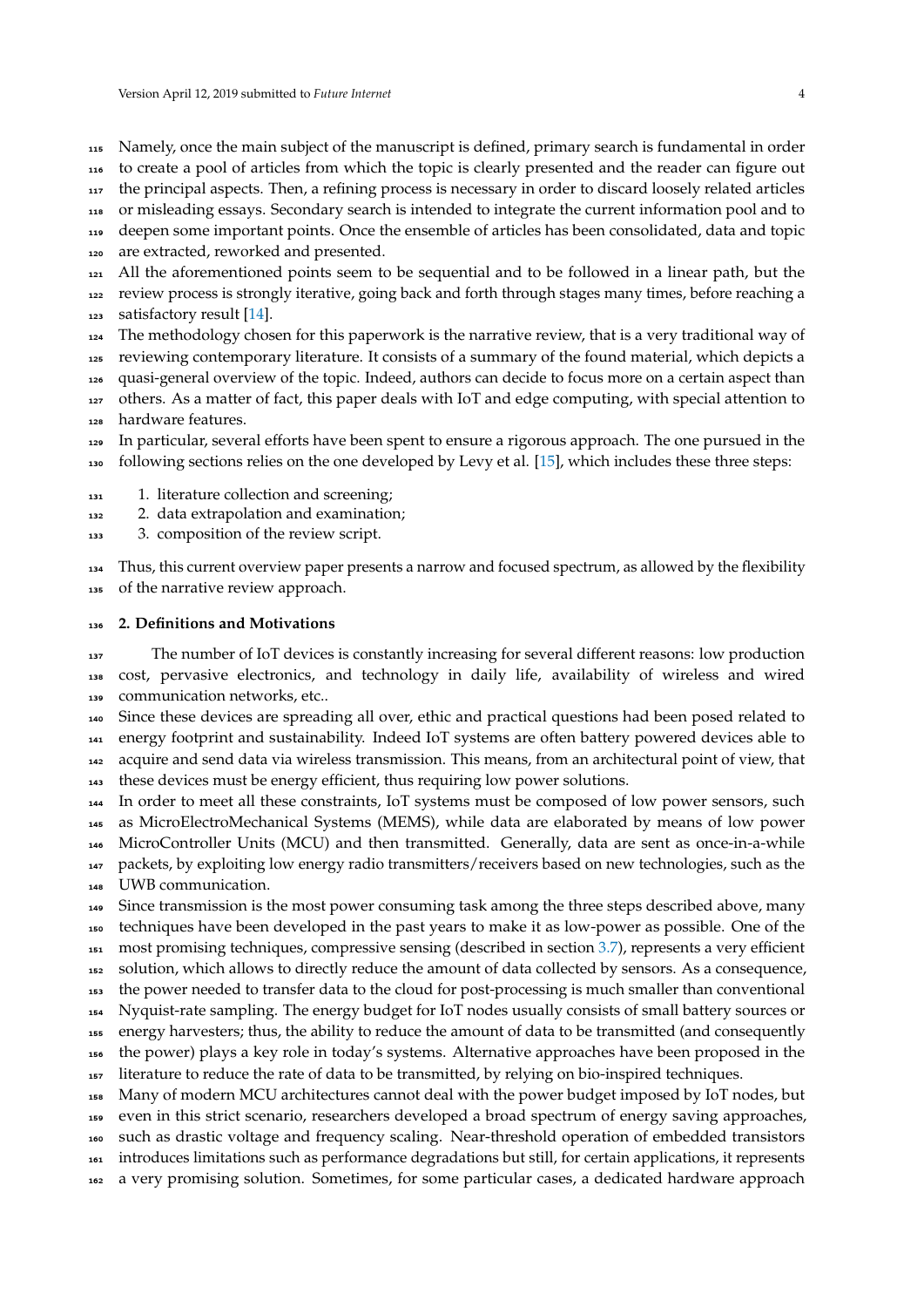such as Application Specific Integrated Circuits (ASICs) 2 could be preferred in order to avoid the power consumption of the general purpose MCUs. The main drawback is the loss of flexibility of the architectures. This is overcome by the use of semi-specific processors, called Application Specific Integrated Processors (ASIPs [16]) 2, that are designed so that recurrent application-specific operations (for example convolution or bit-wise operations) are accelerated with dedicated hardware. The overall processor is not as specifically tailored on the whole application as in ASICs in order to remain flexible and future-ready.





**Figure 2.** Comparison between ASIC and ASIP architecture.

 This approach leads to processors which usually require higher power than ASICs but are able 172 to adapt to the evolution of standards and technologies without re-designing and producing a new integrated circuit, which cost is a major limitation for the IoT. Ideally, IoT hardware should be at the same time optimized but not too application-specific in order to cut the non-recurrent manufacturing expenses by producing millions of small and cheap integrated circuits. This is a very difficult task, as explained in the following sections. These constraints drive IoT manufacturers towards older silicon technology processes, from 200 nm to 130 nm. These particular nodes are very effective in this field as they have been proven to be mature, cheap, mixed-signal capable, embedded-flash capable, low power and, thus, they are considered a low-risk option. Smaller technological nodes are still needed for high-performance applications, where very fast execution is required.

#### **3. Ultra-Low-Power MCU Architectures**

 This section introduces the main hardware components that compose a typical IoT node, or more in general, a typical electronic system. Taking into account the power and energy requirements and constraints introduced in Section 2, the following description is oriented to low power solutions.

 The main component is the Central Processing Unit (CPU), typically on board of an MCU, equipped with some memory. These two component are tightly coupled since the former elaborates data coming from the latter. In order to make things easier and faster, the memory is organized in a hierarchical way, in which smaller and faster components (such as flip-flops) are directly integrated into the CPU, while larger and slower components (such as flash memories) transfer data towards the faster ones. Usually, data to be saved into the memory come from peripherals that are represented by sensors, transceiver modules for communication or, more in general, by connectors.

 The steps executed in an embedded application can be roughly represented by fetching data from sensors, elaborate them via the MCU and finally, transmit the results by adopting wireless communications, like Bluetooth [17], Mobile Networks, Wi-Fi [18], Zigbee [19], Z-Wave [20], LoRaWAN [21], custom transmission protocols (like IR-UWB [22]) and Light-based systems as [23,24]. Since this sequence of tasks is performed periodically, energy savings can be obtained by switching off key electronics components when not needed. This process is called duty cycling and consists of waking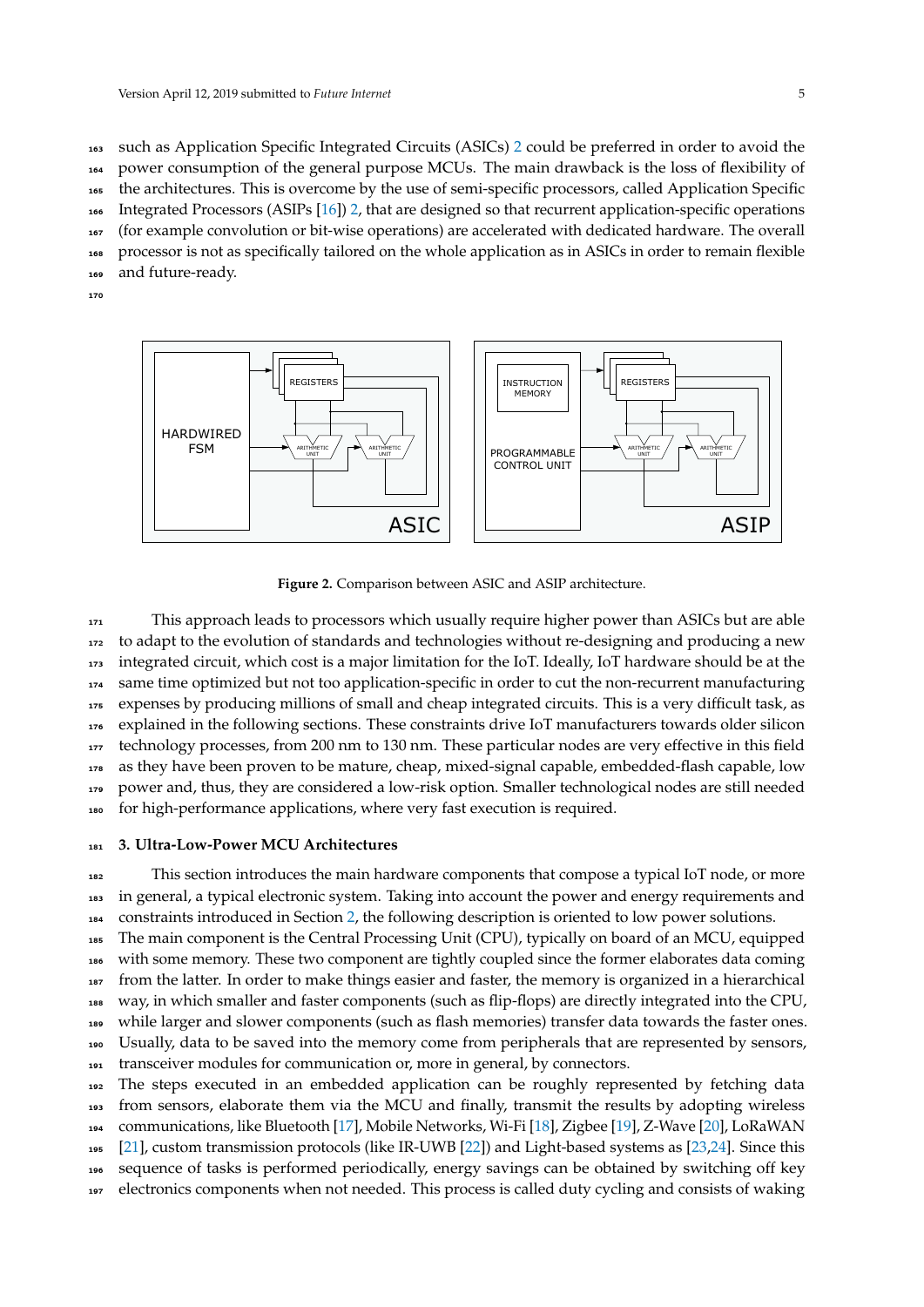up the device only when it has to perform a task, while the rest of the time it operates in a deep sleep mode. During the wake-up phase, generally triggered by an external event, the MCU status is restored, together with the power supply and the clock signal. Once the task is performed, the MCU saves its

current state before transitioning again in the low power state.

- This behavior is predictable and so the main system can wake up and put to sleep the various actors,
- including itself, by resorting to well-defined power management techniques.
- A general system architecture and organization has been depicted above; now, in order to better
- understand the details, the following sections will analyze each component listed above. First of all,
- peripherals will be explained by giving examples of the newest technology in use today. Then the
- paper will focus on memory types, power management techniques, and data processing, respectively.
- A final section is devoted to CPU architecture and its evolution through the years.

### *3.1. IO Architecture*

 In IoT devices, peripherals are fundamental in order to connect several sensors or external devices. MCUs are equipped with some serial interfaces such as UART (Universal Asynchronous Receiver/Transmitter) [25], SPI (Serial Peripheral Interface) [26] and I2C (Inter-Integrated Circuit) [27]. However, currently, also high bandwidth connections are required, like USB (Universal Serial Bus). Generally, the CPU has the control of the peripherals, handling associated events and data transfer, but since systems are becoming more and more complex, peripheral subsystems have become smarter, having, sometimes, their own control unit. Peripherals can run even while the CPU is in deep sleep <sub>217</sub> mode and they are able to manage their own power status independently of the CPU, by switching off unused parts. A peripheral can be woken up by events, thus, data transfer can take place without any action from the CPU, thanks to dedicated memory management units.

 A not negligible amount of energy is required by off-chip communications, especially for high-speed interfaces, like Double Data Rate (DDR) dynamic RAM memories, wired data transfer (like USB and Ethernet) and video interfaces. IoT nodes tend to be tailored to their application, optimization is indeed <sub>223</sub> the key to create systems able to survive for decades with an extremely low power budget.Nevertheless, there are still applications where high performances are required. This translates in the necessity of low power standard interfaces. The key player in the definition of these standards is the MIPI (Mobile Industry Processor Interface) Alliance [28], founded in 2003 by Samsung, Nokia, Intel, Texas Instruments, STMicroelectronics, and ARM. MIPI interfaces are optimized for low power, high bandwidth and low electromagnetic interferences. The MIPI Alliance works on defining standards for the physical layer (PHY), protocols for multimedia (cameras, displays, audio and touch peripherals), chip-to-chip and inter-processor communications, management of low-speed devices, power management, debugging tools and software integration. As an example, the latest MIPI Display Serial Interface (MIPI-DSI-2) is able to handle very high resolution displays, also thanks to video compression, by reducing the power spent for the transmission of data to the screen and so off-loading the reconstruction of the video stream to the display controller. Another example of MIPI low power, high throughput design is the I3C interface, presented as the successor of the I2C. I3C features a high clock speed and can work at double data rate regime; moreover, it features high power 237 efficiency with respect to its predecessor, as shown in figure 3. If no inter-chip communications are required, the only possible power saving technique for peripherals

 comes from the optimization of the peripheral itself. In particular mixed signal circuits, analog to digital converters (ADC) and digital to analog converters (DAC), are required in almost every embedded application to translate the physical world measure (usually analog) to the digital domain and vice-versa. While digital circuits are inherently robust against continuous time noise, analog circuits suffer from voltage and transistor size scaling. These aspects limit the maximum excursion of the input signal and affect the linearity of active analog parts, like operational amplifiers. Several researchers have struggled to improve the performances, even with the IoT constraints, by reaching a sub-femtoJoule-per-conversion-step Figure of Merit (FOM) [29–34]. Absolute FOM alone is not always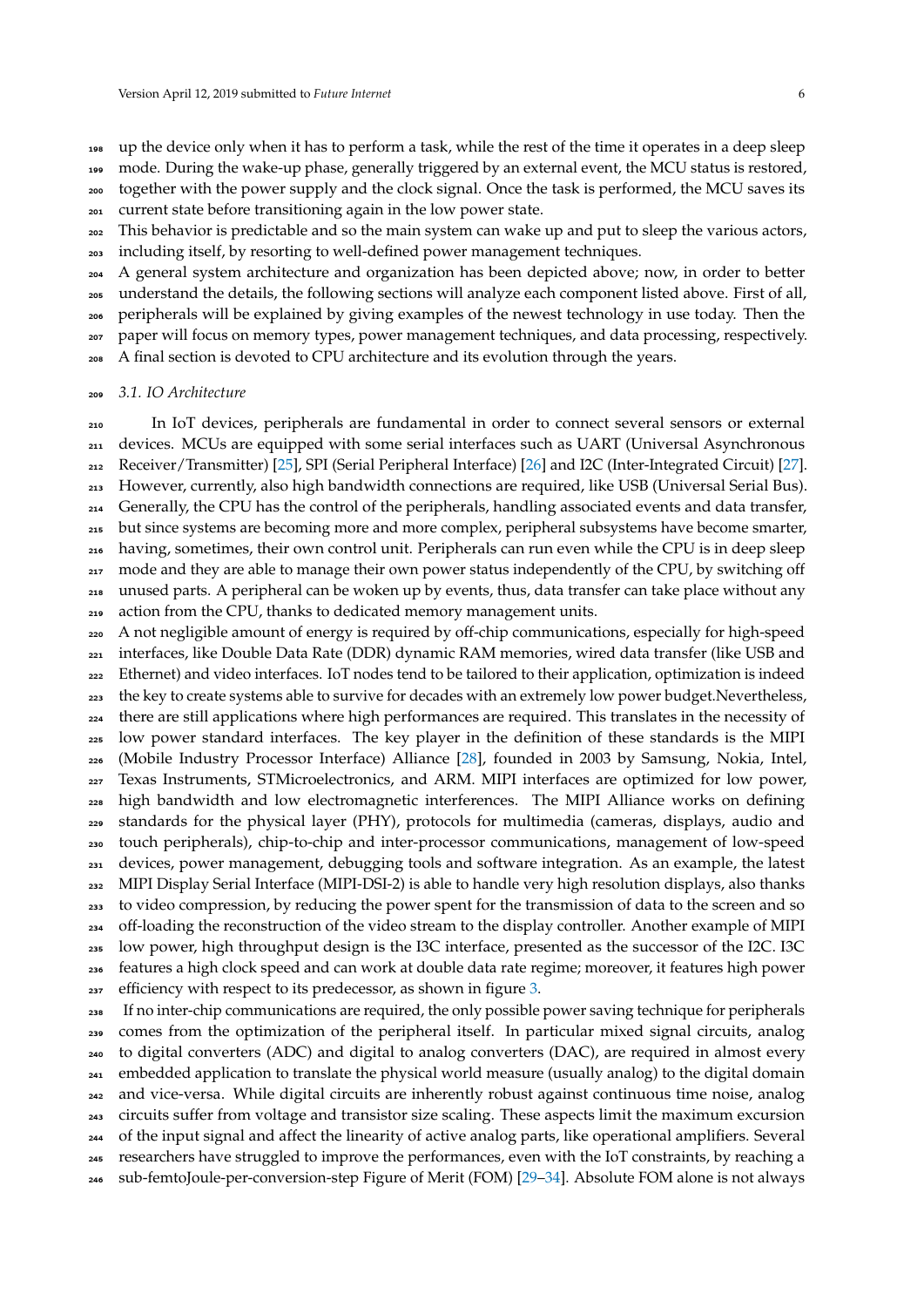

<sup>247</sup> the best indicator for low power conversion systems, as not all input signals require the same precision or speed (this aspect is addressed in Section 3.7). Furthermore, it is important to tailor a converter around the specific signal requirements to achieve the best power performances. As stated by Alioto [35], only a few physical signal types require more than 16 bits and, usually, 8 bits are sufficient for low resolution applications. Also, the converter speed can vary a lot depending on the application: <sub>252</sub> from the low speeds of heart rate and temperature readings to the high speeds required by imaging peripherals. A huge amount of information redundancy (spatial and temporal) is required for classic video stream-based algorithms. Indeed, sensor-level compressive sensing for video capture will be an important step towards low power video applications [36–41].

#### *3.2. Communication and security*

 This section deals with Internet communication systems and security issues arising from the IoT paradigm. Many standards have emerged in recent years to cope with the low power requirements of IoT nodes. Depending on the application, in particular on the required data rate and data range, it is possible to select the best transmission technology. Sometimes, it is possible to create a local network and to use an aggregator for sending the data to the cloud for further processing or for being stored. However, future IoT nodes will heavily depend on cellular communication, especially with the forthcoming 5G, as the prominent player [42,43]. Indeed, 5G aims to be a revolution for machine-to-machine communication, in particular in situations which were not optimally handled by previous cellular communication systems. In particular, 5G communications can be tailored around the application to improve reliability, reduce latency and energy consumption, and to increase device density. The adoption of 5G in new IoT platforms promises to enable a true pervasive fully-connected era. However, always connected devices through wireless connections can be prone to external hacking attempts, which is a major issue when dealing with sensible data and/or dangerous situations [44–49]. Attacks can involve sensors nodes to collect precious data from users, which would otherwise be unavailable for privacy or secrecy reasons [50]. These data could be used for analysis purposes or to profile users. On the other hand, attacks can involve actuator-based systems, like Autonomous Electric Vehicles [51–54], or Microgrids (small electrical sources able to better distribute the electrical power through the load) [55,56] or healthcare devices (like implantable cardiac devices) or literally every electrical item that will potentially be equipped with a network access. For this reason, a substantial amount of research is devoted to ensure connection security and to avoid eavesdropper stealing precious data. IoT devices will be built with hardware cryptographic accelerators for optimizing power consumption and latency of data transmission. These hardware accelerators can (and should) also <sub>279</sub> be used for anti-tamper protection and to circumvent IP stealing attempts, encrypting the data in inter-chip communications to null reverse engineering efforts.

*3.3. Non-volatile Memories*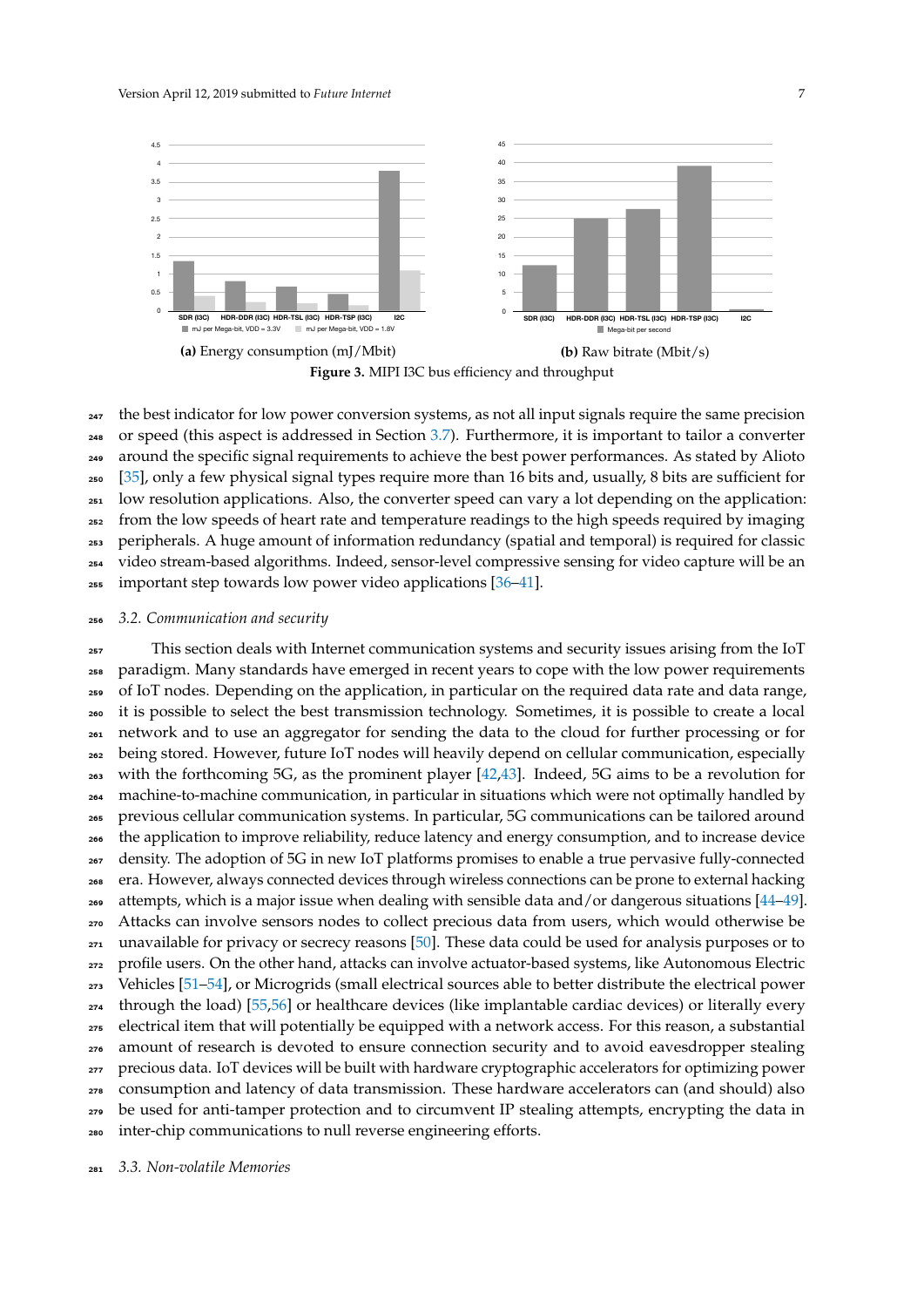A big problem in edge computing is data retention during the idle mode. Current technologies do not cope well with the low voltages used during power gating and voltage scaling as the memories used are usually volatile, like Dynamic and Static RAM (DRAM and SRAM) and internal Flip-Flops (FFs) or Latch-based registers. These traditional technologies can work at high speed and are relatively easy to manufacture and integrate, but they have the disadvantage that information is lost under a certain supply voltage value. Actually, DRAM cells tend to loose the information even when fully powered due to the leakage through the cell capacitance, thus requiring cell refresh mechanism which is energy and time consuming. Even though non-volatile integrated memories exist, like



**Figure 4.** Non-Volatile Flip-Flop with shadow latch

 Erasable Programmable ROM (EPROM) and Flash memories, these technologies are usually slow, especially during the writing stage. This can be a serious problem, indeed, with volatile memories, part of the computation core cannot be shut down as the information has to be retained. This bottleneck is driving a lot of research towards new non-volatile memories, which have to be easily integrable, fast, small, reliable and cheap. The main new technological approaches are:

- Resistive RAMs (ReRAMs) [57–63], which store the information as the variation of resistivity <sup>302</sup> of a thin oxide film. A current is injected in the oxide to change its structure and to modify its resistance value. It is possible to program one cell to high or low resistance and so to assign a <sup>304</sup> logic value to each of these two states. This technology is compatible with the current CMOS <sup>305</sup> process. Morevoer, it can achieve switching speeds of up to 10 ns and it features multilevel capability. However, the current required to reset the oxide state is high, usually being difficult to integrate in the circuit.
- Ferroelectric RAMs (FeRAMs)  $[64–66]$ , which work like Dynamic RAMs but store the information in a ferroelectric layer instead of a dielectric one. The technology can be compatible with DRAM <sup>310</sup> process, but it is usually built on old processes (350 to 130 nm). Besides, this type of memory <sup>311</sup> consumes power only to read or write the memory cell, which drastically lowers the consumption <sup>312</sup> with respect to DRAMs. The technology is intrinsically fast, it takes about 1 ns to modify the state <sup>313</sup> of the layer, indeed. Usually, the bottleneck is the electronic control, which is rather complex, like in DRAMs.
- <sup>315</sup> Phase-Changing RAMs (PCRAMs) [67–72], in which a chalcogenide glass can change phase from <sup>316</sup> amorphous to crystalline. Moreover, chalcogenide glass can hold also an intermediate state, <sup>317</sup> allowing for multilevel storage. However, the cells are difficult to program, so their use is still <sup>318</sup> limited. These devices are faster than Flash-based memories, in particular for writing operations as PCRAMs are feature the possibility to modify each cell individually. The drawbacks are that <sup>320</sup> the cells are prone to aging (even if they arebetter than Flash memories) and they are susceptible <sup>321</sup> to temperature variations.
- Magnetic RAMs (MRAMs) [73-81], which use electron spin to store information. Currently, <sup>323</sup> MRAMs look a very promising solution and several researchers envision that they might replace <sup>324</sup> both the main memory and the storage memory in future architectures. When reading an MRAM, <sup>325</sup> a current is forced to flow near the magnetic material, and the reading operation is accomplished by sensing the polarization of the magnetic field. When writing, an external current needs to <sup>327</sup> overcome the stored field to impose a new value. As a consequence, writing requires more power <sup>328</sup> consumption than reading. This technology can compete with Static RAM cells speed, while <sup>329</sup> presenting a much lower area utilization.
- <sup>330</sup> Nowadays, when dealing with voltage scaling and power gating, the information contained in 331 a Flip-Flop (FF) is retained thanks to the use of a Non-Volatile Flip-Flop (NVFF) cell [81–95], which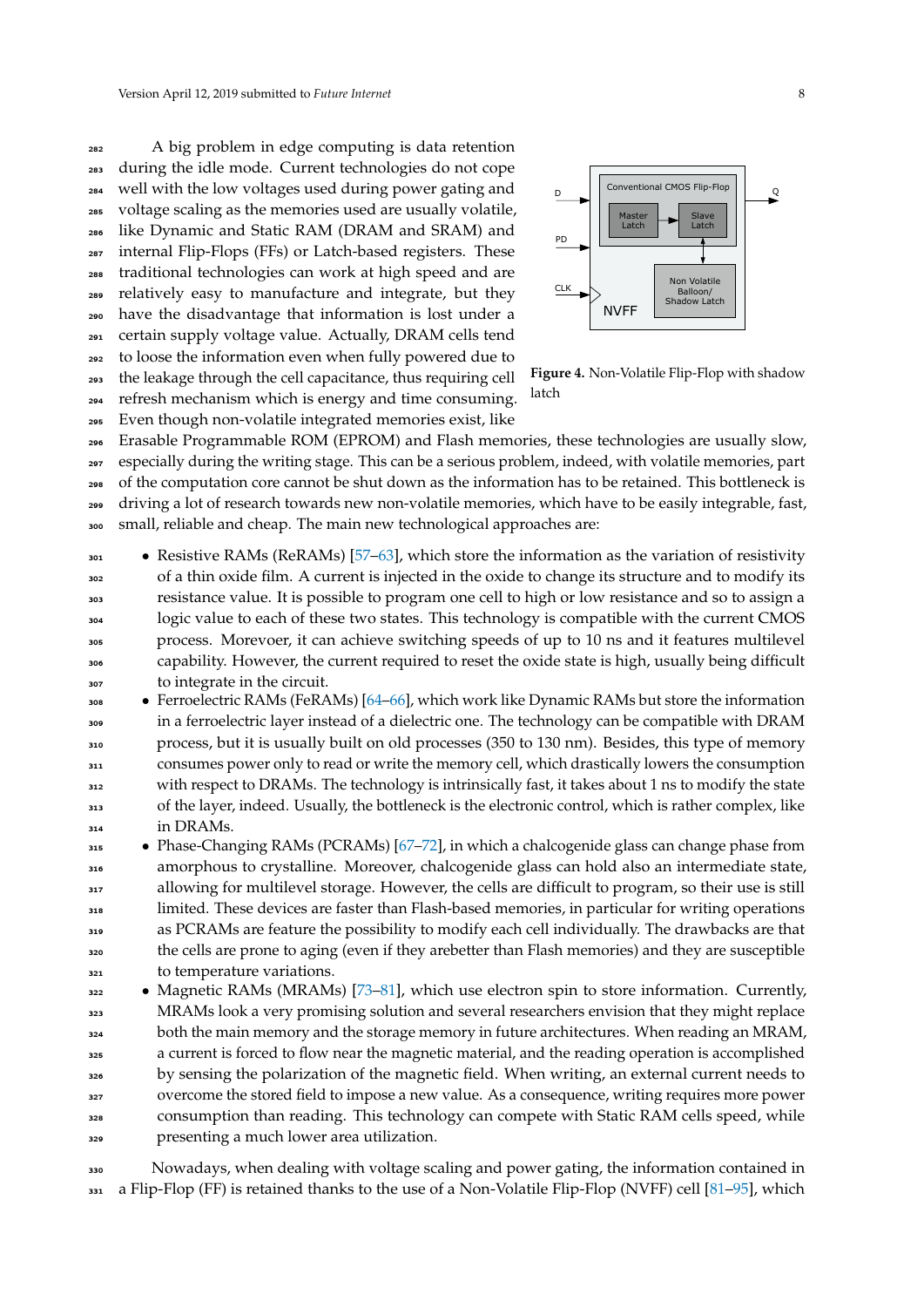consists on a FF helped by a balloon latch (sometimes called shadow latch) circuit that works with <sub>333</sub> true ground and power supply to retain the logic level inside the FF, as shown in figure 4. Despite this approach works as required, it also increases leakage with respect to true non-volatile memories and it still requires the availability of the power supply. Aside from mass storage applications, the new technologies listed above can be integrated into the balloon part of the NVFF to make it truly 337 non-volatile, as reported by [96].

#### <sup>338</sup> *3.4. Power Management*

<sup>339</sup> Power management is a feature of many CPUs and it consists in turning off or switching to a low <sup>340</sup> energy regime parts of the core, peripherals or even sections of the memory hierarchy.

<sup>341</sup> There are many reasons to perform such optimization:

<sup>342</sup> • to reduce the power consumption by excluding elements that are not involved in the current <sup>343</sup> task;

• to enhance the lifetime of the battery and consequently of the embedded system;

• to tone down the noise produced by all the components forming the system;

**346** • to reduce the effort and requirements of the cooling apparatus.

<sup>347</sup> Since usually IoT nodes are represented by mobile, wearable battery-based devices, having an onboard unit able to dynamically control the energy consumption is extremely precious. Furthermore, since algorithms and tasks are performed in a sequential fashion, not all the units will be used at the same time. As a consequence, switching off these parts becomes essential for the above-listed reasons.

351 MCUs are already equipped with some low power modes, that consist in turning the entire system in a

<sup>352</sup> suspended state, in which peripherals can work independently, while no operation is performed by the

<sup>353</sup> core. This situation is usully referred to as deep-sleep status. MCUs can enter this state when no task

<sup>354</sup> has to be performed, and, typically, the wake-up signal is produced by an internal timer (deep-sleep

<sup>355</sup> for a known period) or by an external interrupt (event wake up).

<sup>356</sup> The aforementioned mode has become very popular in the embedded systems community, despite it is

<sup>357</sup> not always effective with some of nowadays benchmarks. Indeed, entering and exiting the deep-sleep

mode comes at certain power cost, so, depending on the application, it is not always advantageous.



the core voltage power

of the circuit are decoupled by transistors from the true supply rails

**350** 

enable signal, the clock is directly

<sup>360</sup> Many other low power techniques exist, such as clock gating 5, that consists in stopping the clock <sup>361</sup> from the part of the circuit that is not necessary to the current task. Since the dynamic power is related <sup>362</sup> to the internal activity of combinational circuitry, no transition occurs by disabling the clock. However,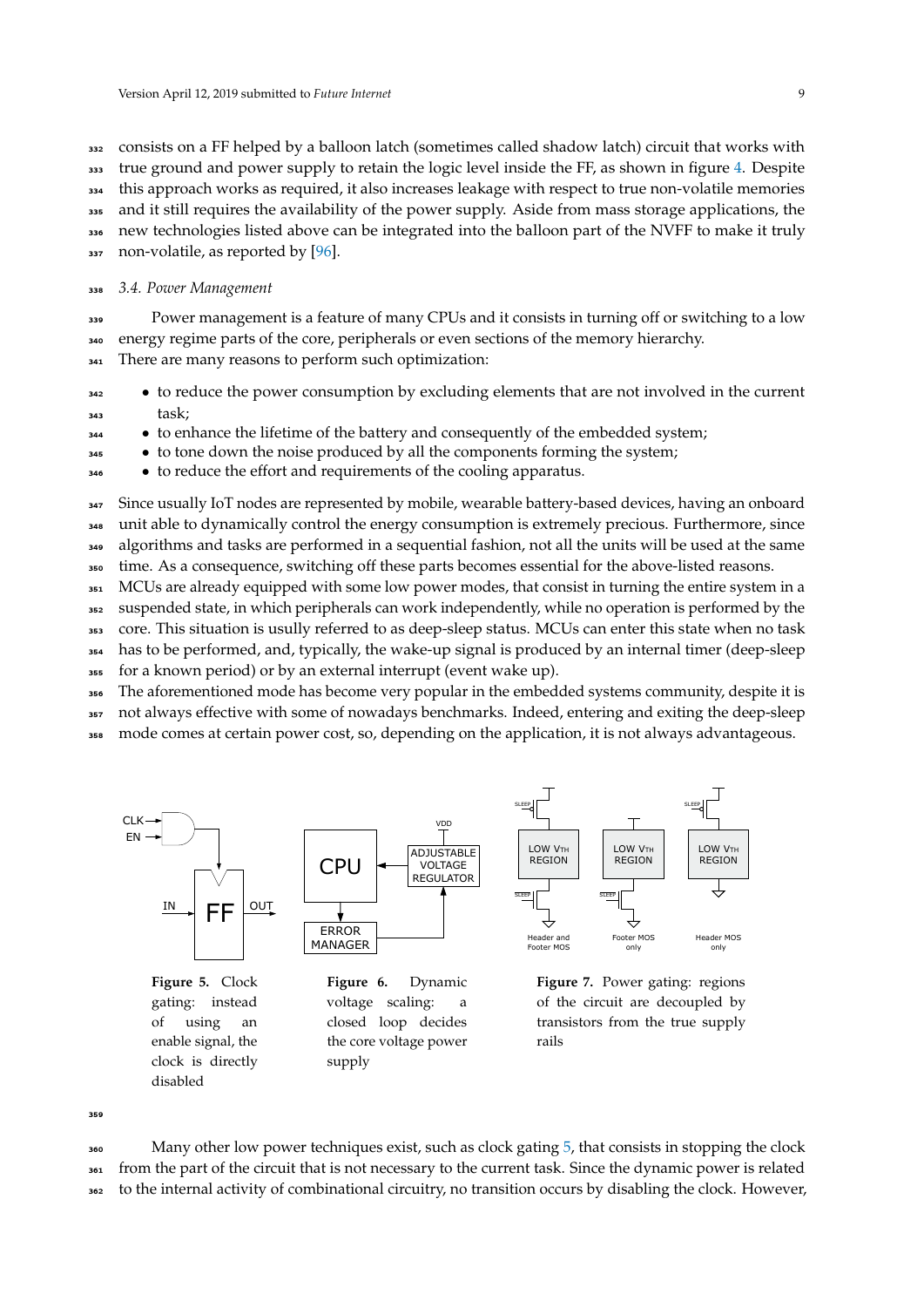leakage current still persists, but, since in general the dynamic power is greater than the static one, the energy saving will be consistent. Furthermore, clock gating intrinsically retains the state of the circuit, allowing to restore normal operation by just reasserting the clock. The hardware overhead needed to control the clock signal is negligible, and thanks to its fine granularity this solution turns out to be 367 very effective. Besides, leakage power can be reduced by combining clock gating and dynamic voltage scaling, as explained in Section 3.5. However, despite a small overhead is required in the power supply management unit, the time needed to restore the normal state of the circuit is greater as a stable supply 370 voltage is required to have the circuit behaving correctly.

<sup>371</sup> The best approach to reduce power consumption is power gating, in which the supply voltage is 372 disconnected from the circuit. In this case, there is no dynamic power consumption and only a small leakage power is present in current CMOS technology. While the hardware overhead is negligible, as in clock gating, the time to restore the previous status of the circuit could be significant. This aspect must be kept into account since it may affect system performance. In particular, the power gating 376 mode must be entered and exited in a safe way, in order to avoid damaging the circuit and to ensure a 377 correct behavior.

378 As depicted in figure 7, the hardware overhead of power gating consists of an MOS transistor to be 379 applied between the logic circuit and the supply line. Generally, a header and a footer are applied in order to completely insulate the circuit.MOS transitors behave like switches, namely, when the MOS transistor is open, the voltage is no longer applied to the circuit. As a consequence, the circuit is in a frozen state and no power dissipation occurs.

#### *3.5. Near-Threshold MCU Architectures*

Generally, MCUs work with a power supply voltage well above the threshold voltage of transistors. Nevertheless, the power supply voltage can be scaled during deep sleep mode in order to reach sub-threshold condition, as shown in Fig. 6. Indeed, smart voltage scaling to make transistors working 387 in the near-threshold region, leads to a new low-power era. However, making a circuit working in the near-threshold region is a complex taks as reliability problems and performance degradation can arise due to several factors, including fabrication process variations.

 Indeed, the behavoir of a circuit can degrade due to sensitivity to process variation (i.e. channel length, doping concentration, ecc.), voltage and temperature (PVT). PVT compensation requires special circuits to work correctly.

 It is worth noting that special circuits are embedded within the main circuit, so they are exposed to the same conditions of the main circuit, i.e. aging, high temperature and current. In order to be effective, these special circuits must probe the current and provide feedback, by adjusting the power supply to prevent unpleasant problems such as meta-stabilities. Common implementations of probing

subsystems are canary circuits and razor flip-flops.

 Canary circuit is a replica of the critical path that is monitored in order to adjust the power supply. <sup>399</sup> Though being a simple approach, it only provides information about global process variations, while no local information can be evinced as well as local PVT conditions, this is due to the fact that the real

401 critical path is placed somewhere else.

 Razor flip-flop approach relis on lowering the supply voltage until a critical point. Working so near to the limit, errors can occur due to time constraints violation. However, no error is propagated thanks to

shadow flip-flops that can restore the correct value. Shadow flip-flops are scanned using a delayed

clock signal that preserves their integrity and errors are detected by comparing these value to the one

in the real critical path. Global and local variations are both considered in this solution since the device

works in borderline conditions. In order to correctly apply razor flip-flops feedback, the designer

must have access to the low-level circuit and this is not always possible, especially when dealing with

externally engineered cores with no additional information than the top level interface protocol.

In contrast to voltage supply control, transistor body biasing represents an alternative to PVT

compensation. The main advantage of this solution is that adjusting transistors threshold only modifies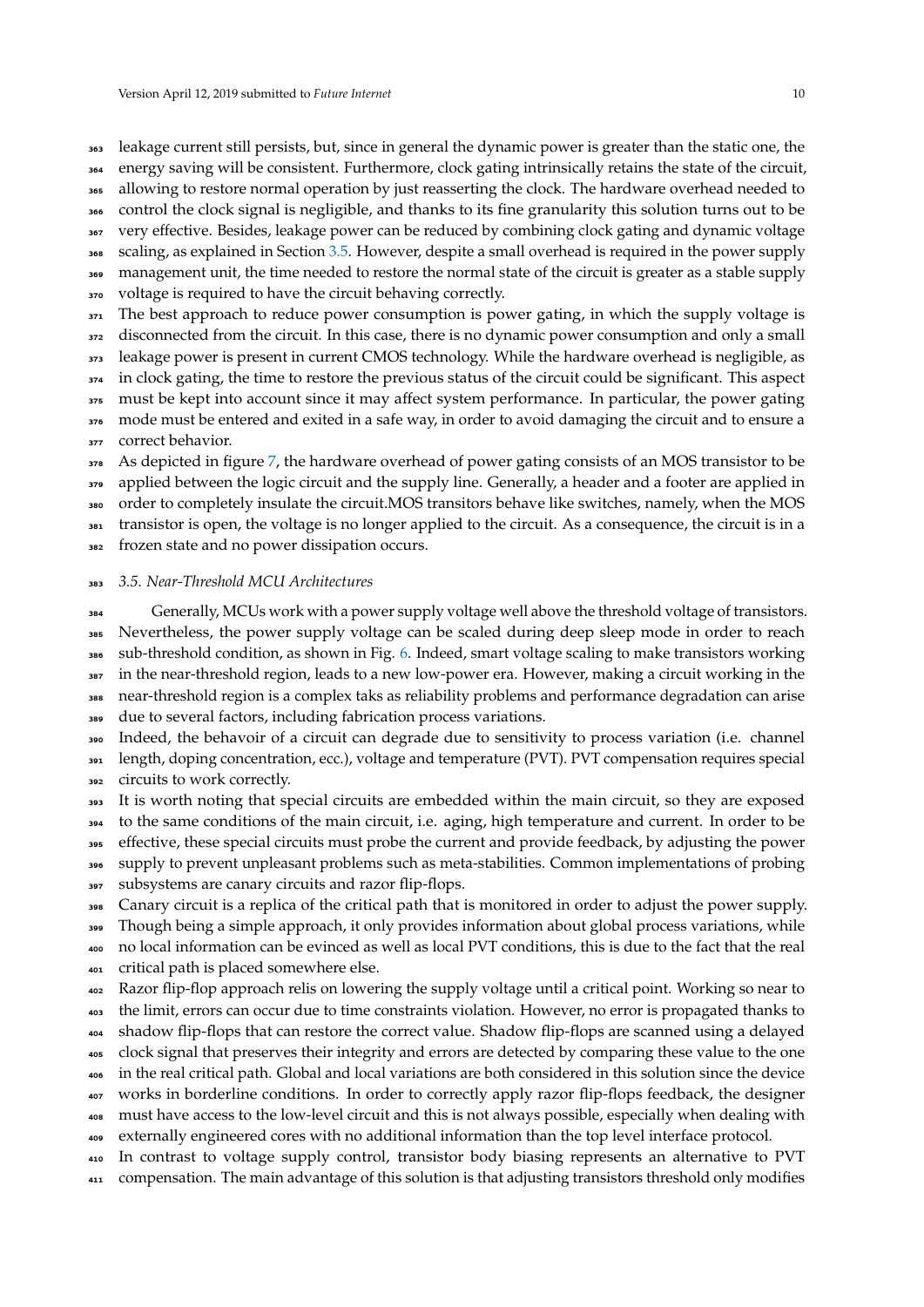the leakage component, whereas the above approaches impact both on leakage and dynamic power. Moreover, body biasing is very effective when working near-threshold, as it features a more efficient and simpler circuit for polarization of p-well and n-well regions than DC-DC regulators for the supply voltage.

### *3.6. Data Processing*

<sup>417</sup> The term Data Processing is generally used to indicate the collection and then the manipulation of data in order to extrapolate meaningful information. Sometimes it can also indicate the transformation of data in an easy to handle format.

 When related to hardware systems, data processing involves the CPU, as it must fetch data from memory or sensors, process them (generally through an application specific algorithm) and finally store the results in memory.

 This data processing technique is important for IoT as it can significantly reduce the amount of data to store and transmit. IoT nodes can perform a pre-processing in-loco, discarding useless information, releasing part of the burden from the central unit that is in charge of performing the complete elaboration.

From a data processing point of view, energy saving can be obtained by increasing the parallelism, namely the amount of data per cycle that can be handled by the CPU or by optimizing the architecture with respect to the per-cycle power consumption. MCUs moved from initial 8 bit to 32 bit of today's most common devices (like ARM Cortex-M), but still engineers are focusing on reducing the power per instruction metric since in many application is not required to handle multiple data concurrently. In MCUs it is common to find optimizations for single cycle multiplication, like Multiply and Accumulate (MAC) dedicated instructions and arithmetic control support. From the instruction side, some improvements have been introduced as well, such as defining a set of instructions with reduced size (such as from 32 to 16 bit), saving energy in the storage and read process from memory. A very effective way to save power by processing data is through neuromorphic or quasi-digital approaches. As an example in [97] an Address Event Representation (AER) is adopted. This example relies on a neuromorphic event-based approach in which the only information to be transmitted is the source ID when a new event occurs. As a consequence, only when a change in the physical quantity is sensed, a certain amount of data is produced and sent. Indeed, AER [98,99] allows representing information very efficiently, by exploiting the neuromorphic approach to reduce the switching activity and thus the power needed to process and send acquired data is significantly lowered. Stemming from this concept, [97] proposes an architecture based on the openMSP430 processor that compared with its regular implementation can save up to 50% of power.

#### *3.7. Compressive Sensing*

As briefly introduced in Section 1, not only architectural optimizations but also algorithmic optimizations are required to efficiently exploit the available energy. Usually, the energy bottleneck in ultra-low power systems is the communication subsystem, which can be in certain applications a very power-hungry block, depending on the communication standard and the hardware architecture used. Many algorithms have been proposed to manage meshes of a large number of small interconnected sensor nodes in order to limit the 456 radio range  $[100-108]$  but even in this scenario, it is not possible to just send the whole measured data to the cloud for post-processing. This is energetically too expensive and the burden of data to be processed is (and increasingly will



**Figure 8.** Compressed data can be directly obtained while acquiring the signal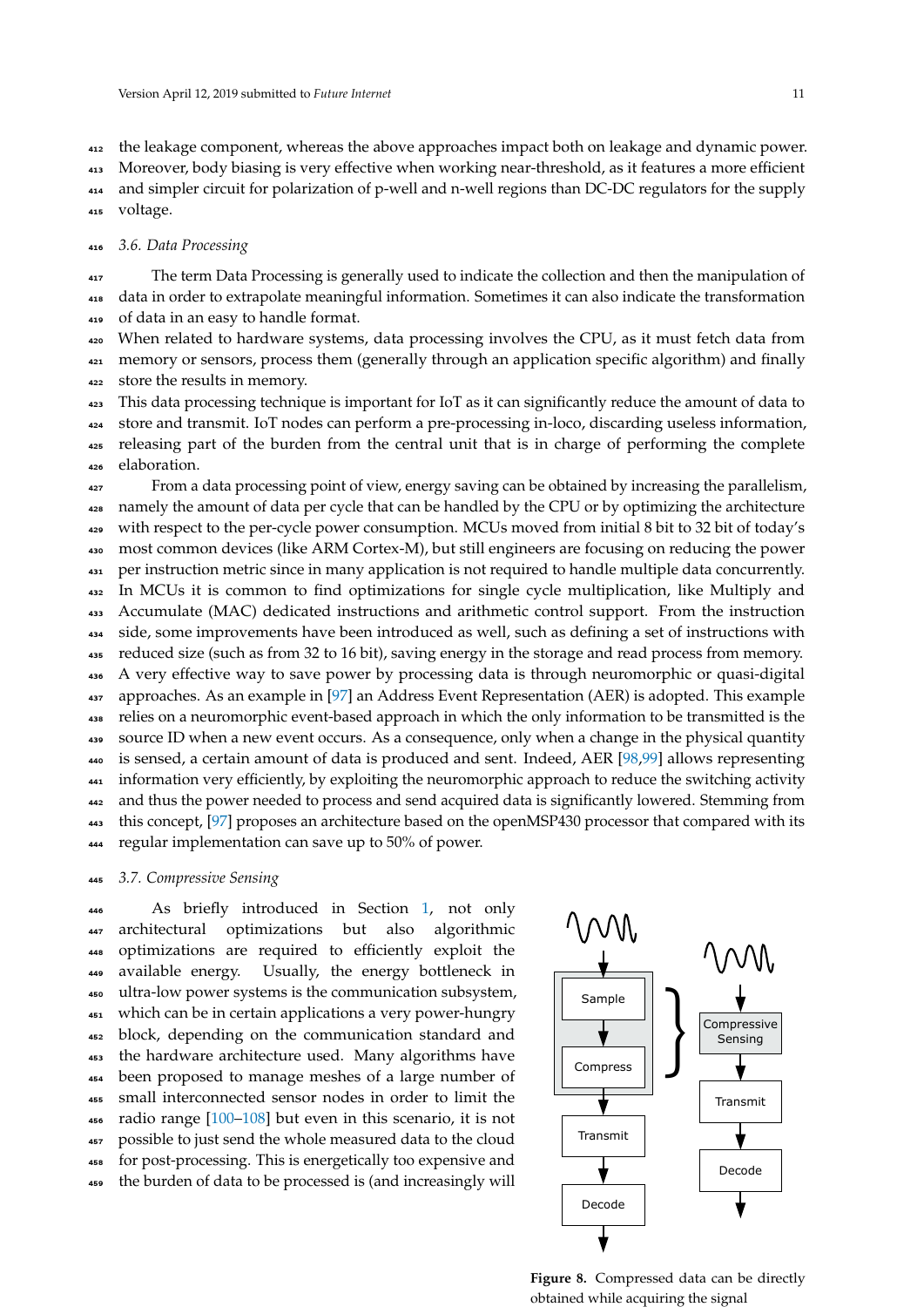- be) a major problem in the IoT context. To cope with this
- problem, a large research effort has been dedicated to the
- compressive sensing paradigm. Indeed, it is possible, given
- that one can find a domain where the signal representation
- is sparse, to undersample the signal, i.e. not work at the
- Nyquist frequency. By approximating the signal shape it is

 possible to retain the relevant information and send it instead of the whole ADC reading, or even work directly with signals compressed in the analog domain as in Analog to Information Converters (AIC) [109–117]. In particular, this is possible only when dealing with signals, which waveform can be efficiently approximated resorting to a change of basis and/or by working on the transformed signal (Discrete Fourier Transform, Discrete Sine and Cosine Transforms, Wavelet Transforms and others). If <sup>471</sup> in one domain the signal, or a faithful representation of it, can be compactly encoded, it is possible to send only its representation. For example, a sinusoidal signal in the time domain requires many samples to be represented correctly while in the frequency domain it is fully characterized by a single complex number representation. Even if periodic signals are easy to compress, it is also possible to resort to dictionaries shared by the node and the cloud as proposed in [118]. Indeed, in [118] authors cleverly set up a dictionary with redundancies to form a custom basis set for the signal representation,

which adapts its content with respect to the signal shape.

 If there is no need to reconstruct the signal but only to extract some features, a different approach can be exploited in order to isolate and send features. As an example in certain bio-inspired applications, it is important to detect only some changes in the amplitude of the signal. This detection can be obtained by a thresholding mechanism, so that when the signal crosses the threshold, the system generates a pulse or an event. In systems where only the event is important, it would be a waste of resources to send the whole signal. In [119] an event-based bio-inspired pseudo-neuromorphic approach is proposed. This system aims to mimic the behavior of neurons, by sending a pulse only when the

- signal crosses a defined threshold. [120–123] shows how this approach can be effectively coupled with an impulse radio UWB communication system. Indeed, in such a system pulses behave as a spread spectrum signal that can be effectively sent with a very low power consumption and without further processing. This approach works well with low frequency signals, which information can be predicted ass and where an event is an anomalous deviation from the expected behavior, which is conceptually similar to an asynchronous delta-sigma modulation.
- In [124] different types of compressive sensing and reconstruction algorithms are listed, along with a list of successful compressive sensing applications in the fields of imaging, biomedical, communications, pattern recognition, audio and video processing, dimensionality reduction, and very-large-scale integrated (VLSI) systems.

#### *3.8. From Single Core to Multi Core*

Energy per instruction combined with increasing frequency are pushing designers toward the multi-core domain. Even though in many applications single core MCUs would be enough, the IoT trend is demanding more and more computational power. By splitting the workload on more low-frequency simple cores, it is possible to increase the parallel computation maintaining a low power budget. Since multi-core solutions are more complex than traditional MCUs, they introduce several new problems regarding data and connection management. Cache coherency is fundamental in such systems: when a core produces a new write operation, all the caches that contain this variable must be invalidated. Such coherency is maintained by a software locking mechanism that synchronizes data, preventing the invalidation of caches. In fact, every time a cache must be trashed, a lot of energy is wasted in order to flush the pipe of the core, restore cache and recompute previous instructions. Data transfer between cores is power demanding and requires a very complex connection infrastructure.

<sub>507</sub> A complex architecture, such as the multi-core one, translates to expensive silicon and power resources; however, many applications cannot be supported nowadays by a normal MCU. That is the reason why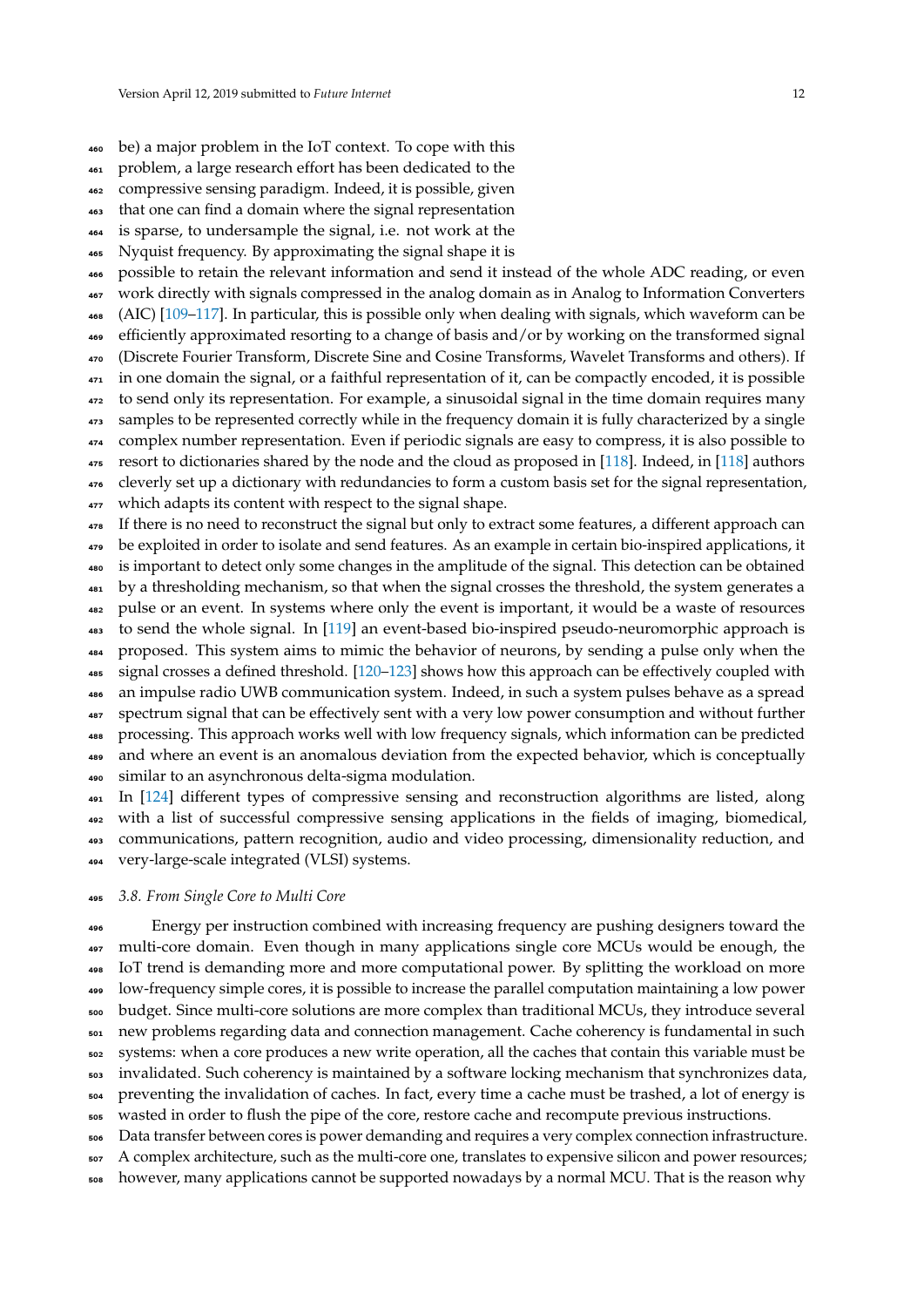- <sup>509</sup> the trend is moving from single core to multi-core, still maintaining low power budget by limiting the
- <sup>510</sup> memory hierarchy.
- $\frac{1}{511}$  Common solutions present heterogeneous cores, in which one core is in charge of the heavy
- <sub>512</sub> computation, while another core, usually smaller than the previous one, handles the peripheral
- <sup>513</sup> requests. Since the two cores handle different tasks, they are decoupled, allowing for better energy
- <sup>514</sup> management since each of them can be turned off completely.

Figure 9 shows the trade-off between single core and multi-core architectures from a



**Figure 9.** Comparison between single core and multi-core architectures

515

 power-per-operation perspective. For high workload, a multi-core approach is more efficient. On the other hand, in near-threshold or deep-sleep cases, power leakage is dominant and multi-core, being composed roughly by twice the number of transistors (in case of dual-core), it is less energy efficient. However, a multi-core approach is convenient to reduce the active period by a factor equal to the number of cores, when working with a duty cycling behavior in which the MCU is active for a certain period and in deep-sleep for the rest of the time. In this way, dynamic power is reduced by increasing the deep-sleep period.

 Introducing a more efficient power management system it is possible to reduce both dynamic and static power by handling each core separately. Dynamic Voltage and Frequency Scaling (DVFS) can be performed on each core, enhancing energy savings and decoupling their working points. Being able to operate each core independently, as well as shutting down them selectively, represents the best <sub>527</sub> low power configuration. However, this needs a hardware overhead and an increased complexity to handle data that cross different frequency and/or voltage domains, requiring handshaking operations. Such cost is not always affordable so, sometimes, simpler solutions could be adopted like power gating. Cores would be subjected to the same voltage and frequency domain, but still capable to be switched off independently. This solution requires a ring of p-type MOS transistor all around the core, and being p-type MOS transistors larger than n-type MOS ones, the area overhead is not negligible. Furthermore, this ring introduces some performance degradation, affecting pull up resistance and consequently the current drain. However, power leakage is strongly reduced, still considering that the core requires a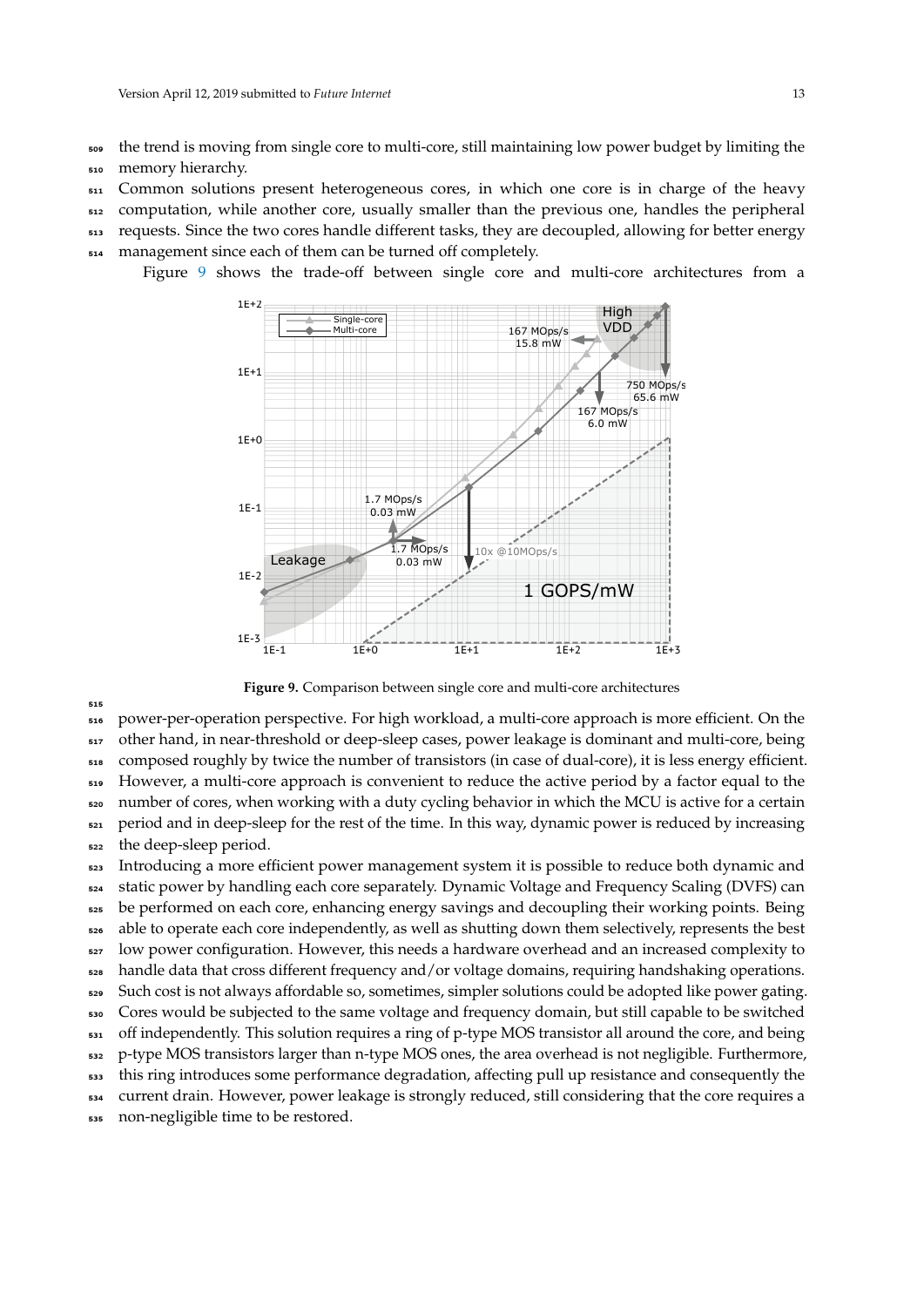#### <sup>536</sup> *3.9. Memory Hierarchy for Multi-Core Domain*

 Multi-core systems introduced a new problem: parallel memory hierarchy and management. Since CPU computational power started increasing, memory always represented a bottleneck for both s39 speed and energy consumption. Indeed, CPUs can process data at a higher rate than memories. As aforementioned, multi-core domain requires smart memory management in order to avoid cache <sup>541</sup> invalidation. A schematic view of a typical multi-core system is shown in Figure 10. This type of coherency represents a limit to the number of cores.

<sup>543</sup> IoT is a heterogeneous environment, so it is not possible to refer to a specific architecture. The device <sup>544</sup> architecture is based on the type of application and data dependency. So the memory hierarchy must <sup>545</sup> be designed taking into account the final application and dataflow.

- <sub>546</sub> The common multi-core memory hierarchy is composed of two levels, the first one is private and
- $547$  is placed inside the single core, while the second layer is common to all the cores. The first one is <sup>548</sup> smaller and is very energy efficiency, leading to a lower hit latency, but it presents coherency problems.
- <sup>549</sup> Moreover, when the cores are working on the same dataset, there is the need for data replication that
- <sup>550</sup> translates to energy wasting. The second level is bigger and stores data in a fixed position in order to
- <sup>551</sup> maintain integrity. Due to this characteristic, the hitting process is slower, but no data replication is
- <sup>552</sup> required.
- <sup>553</sup> In order to remove coherency problems due to local storage, different types of L2 caches have been
- developed. Loi et al. [125] present a model of L2 cache shared among different cores that behaves as a
- <sup>555</sup> final memory stage. The final implementation of the innovative architecture on a 28 nm technology
- <sup>556</sup> showed a very high bandwidth and low power consumption.

Researchers conducted many studies on memory hierarchy performance for multi-core platforms,



**Figure 10.** Memory management of single-core and multi-core systems

<sup>558</sup> presenting some innovative solutions. Farimah R. Poursafae et al. [126] proposed a different approach

<sup>559</sup> in which Non-Volatile Memories (NVM) are used instead of conventional static or dynamic RAM for

producing a low power hierarchy storage. They exploited the NVM property of consuming less static

<sup>561</sup> power while presenting a higher density. Based on the fact that NVM presents a limited lifetime, they

<sup>562</sup> proposed a memory management-aware method able to allocate data based on the access patterns

<sup>563</sup> defined at compilation time. This approach reduces power consumption but presents low adaptability

<sup>564</sup> to the final application and a lower throughput with respect to RAM technology.

<sup>565</sup> Johannes Ax et al. [127] compared different architectures in their work, presenting a new tightly <sup>566</sup> coupled shared data storage with respect to each core cluster. The result shows an improvement of <sup>567</sup> roughly 20% respect to other solutions, tested on 10 different applications.

**E69** 

557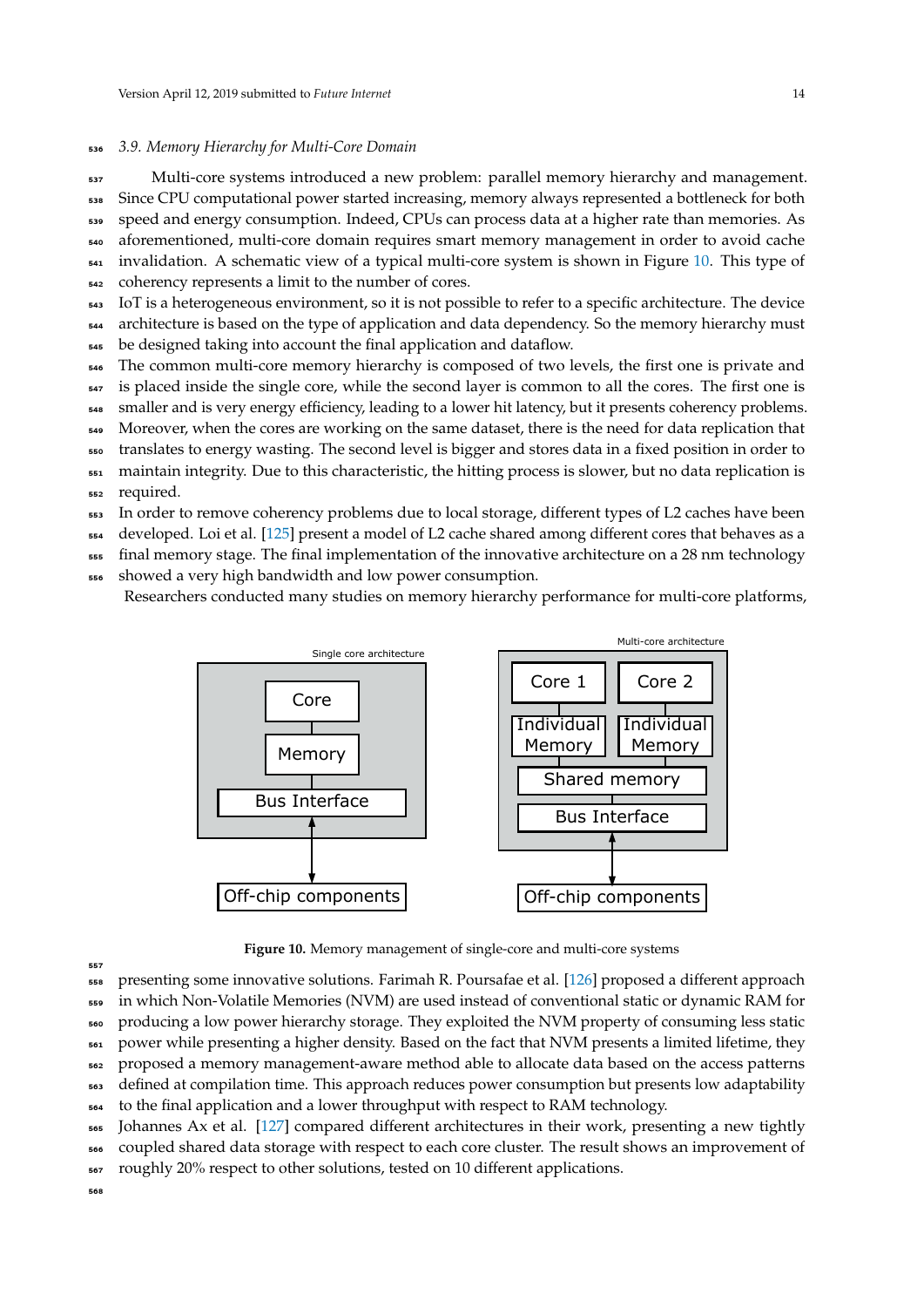578

#### <sup>569</sup> **4. Example of a Many-Core Low-Power processor: PULP**

 In this section, a practical ultra-low power many-core architecture is presented as an example of all the topics discussed above. The device under examination is the so-called Parallel-processing Ultra-Low Power Platform (PULP)[128] developed by the Department of Electrical, Electronic and Information Engineering of University of Bologna and the Integrated System Laboratory of ETH Zurich. Figure 11 shows the internal structure of the system, including peripherals, several bus types, memory hierarchy and computational logic. The structure is defined as a System on Chip (SoC) <sub>576</sub> composed by clusters of cores featuring a lot of different functionalities. Each core represents a single Processing Element (PE) of the cluster.

In order to avoid cache coherency problems, no local data storage is included in the single PE, instead,



**Figure 11.** PULP SoC architecture

 a tightly coupled data memory (TCDM) is included in the cluster and connected to all cores by means of multiple parallel ports. The TDCM is split in banks, providing concurrent access through as many ports as the number of banks. A DMA allows to move data from L2 memory to TDCM with minimal <sub>582</sub> energy cost and in the meantime, it is on charge of bridging with other clusters or peripherals.

<sub>583</sub> Outside of cluster domains, an L2 memory provides processing data to clusters and peripherals

 allowing the SoC to interface with the rest of the world. As exposed by Conti et al. in [128], PULP can operate in two different modes: stand-alone or slave. In the former mode, a flash memory can be connected on the SPI interface allowing the SoC to draw data from it, or from the L2 storage <sub>587</sub> otherwise. In the second mode, instead, PULP is seen as an accelerator that must be coupled with an

<sup>588</sup> external processor that is on charge of loading data in the L2 by means of the SPI and synchronize the

<sup>589</sup> elaboration by means of dedicated signals directly mapped in the memory. As highlighted in figure 11,

<sup>590</sup> in order to improve the power management, SoC domain and cluster domain are exposed to different <sup>591</sup> clock and voltage signals. Each cluster and the SoC itself are equipped with clock dividers, so it is

<sup>592</sup> possible to fine tuning the frequency of each different part. Moreover, each core can be clock-gated to

<sup>593</sup> further reduce the power consumption. This allows to better allocate hardware resources to different <sup>594</sup> workloads.

<sup>595</sup> Since different workloads can require different computational power, a multiplexer denominated

<sup>596</sup> BBMUX allows to choose the back bias for each cluster, thus implementing a dynamic body bias.

<sub>597</sub> Transitioning from a back bias value to another is possible to pass from a normal mode to a boost

<sup>598</sup> one, improving the speed elaboration capability. In order to manage those transitions and make them

<sup>599</sup> transparent to the final user, a Power Management Unit (PMU) is introduced. This is in charge of

<sup>600</sup> producing all the control signals needed to control the clock gating and the BBMUX selection.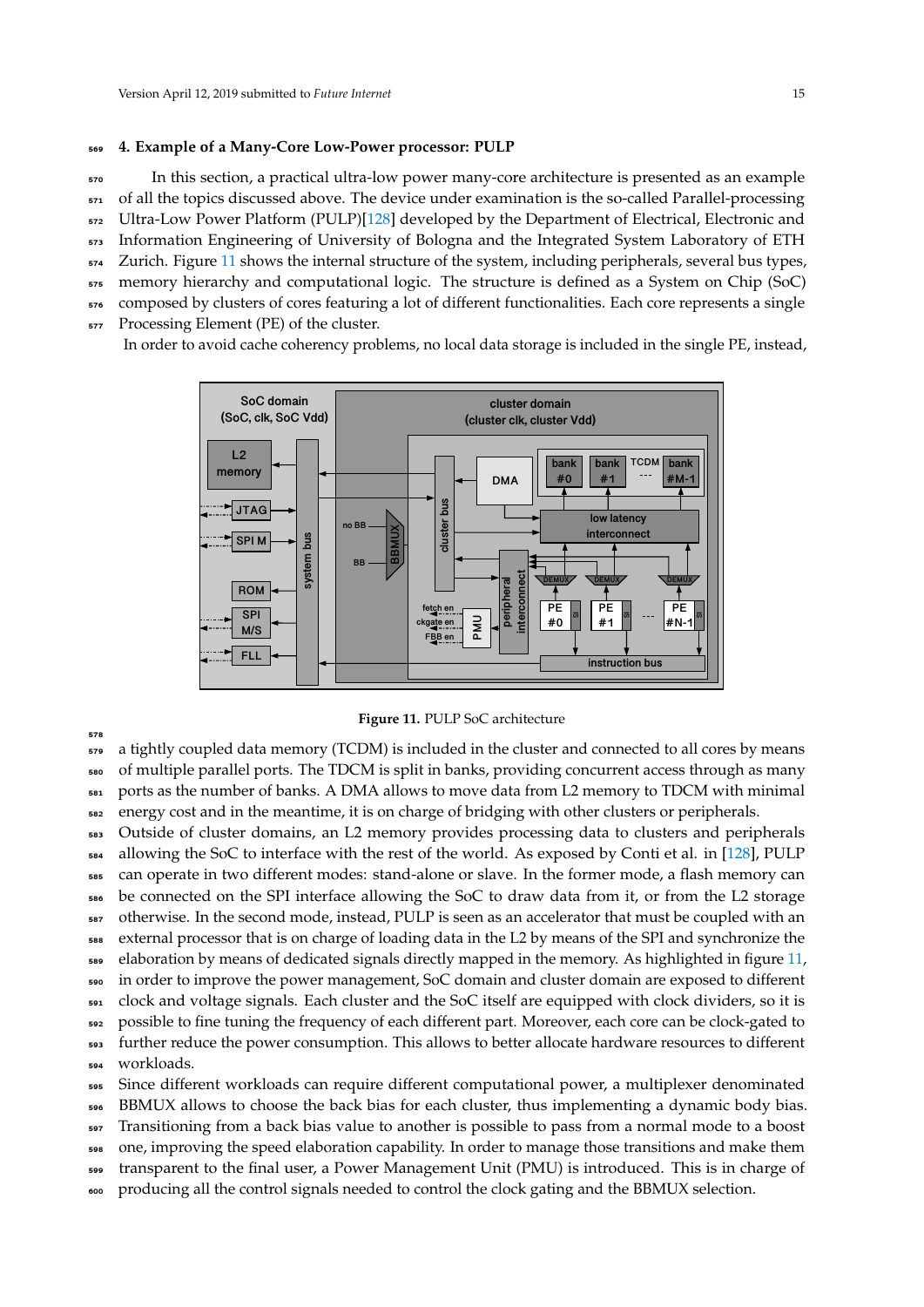PULP is composed of cores based on OpenRISC and RISC-V ISA with a parallelism that can vary <sub>602</sub> from 32 to 64 bits. Being synthesized exploiting a 28 nm UTBB FD-SOI technology provided by STMicroelectronics, PULP can reach 211 GOPS/W that makes him one of the most interesting open source ultra-low power core suitable for several tasks, included convolutional networks and image processing.

#### **5. Conclusion and future perspective**

<sup>607</sup> This paper proposes an overview of the main techniques to design hardware platforms able to cope with IoT requirements, by exploting the Edge Computing paradigm. As it can be observed, many approaches have a clear focus on lowering the power consumption. This is, by now, a basic requirement, since the increasing computational effort affects battery lifetime of many mobile devices. From section to section, all the fundamental components of an IoT electronic system have been analyzed. Despite the general architecture is common to different devices, the input/output part, namely peripherals, is the most variable part. In fact, sensors depend on the type of applications and sometimes the design can be very complex.

 The main point addressed thought the different sections is that power consumption comes from three main sources: sensor sampling, read and store from and to the memory, transmitting and receiving 617 information. The former is strictly related to the frequency at which data is acquired, and since the power consumption directly depends on the frequency, the faster the system, the larger the energy required. As for memory usage, this represents a huge bottleneck from the power consumption point of view, especially in systems where many accesses are required. Finally, the transmission or the  $\epsilon_{21}$  reception of data is a power-hungry task as well, since the intervention of the antenna comes at a non-negligible cost.

<sup>623</sup> The Internet of Things era is rapidly evolving toward a scenario where everything is connected <sup>624</sup> and this requires the adoption of new design rules to adapt available technologies to the new <sub>625</sub> challenges. The actual trend suggests that in the next future IoT will become more and more pervasive, <sub>626</sub> incorporating all the devices around us. However, since it will be impossible to upgrade so many devices in a second moment of their lifetime, one of IoT paradigm requests is to develop now solutions 628 able to withstand these issues. This is a difficult task also from an economic standpoint, as the processes involved to produce such systems could require to sell millions of units in order to cut down the cost for the final user and to make the IoT truly pervasive and accessible. Moreover, Big Data experts must <sup>631</sup> be ready to handle an enormous amount of information never seen before, making Data Mining a fundamental tool.

<sup>633</sup> From a hardware point of view, new devices must be able to accommodate the 5G technology, that will

 invest the entire technological community, bringing the communication to a totally different level from today, thus further widening the range of IoT applications.

 Hardware must also be aware of another important and very pervasive tool, strictly related to the 637 above mentioned Data Mining, that is Machine Learning. Models such as computer vision, speech recognition and many others are becoming more and more popular, and it is just a matter of time before they will change our everyday life. However, these kind of algorithms require quite high computing power and, consequently, a substantial amount of energy. This aspect is strictly related to two interesting research fields, on one hand algorithms must be optimized to meet the hardware <sub>642</sub> and energy constraints dictated by the IoT platforms. On the other hand, researchers need to find new solutions to cope with power requirements of modern devices by working on new battery technologies and more effective energy harvesters.

 To conclude, the IoT market is very dynamic and constantly evolving, resulting in an extremely appealing field both for manufacturers and inventors. Since it gathers very open-minded people,

<sup>647</sup> it represents a good opportunity for emerging technologies to show off their qualities, especially

regarding the hardware world.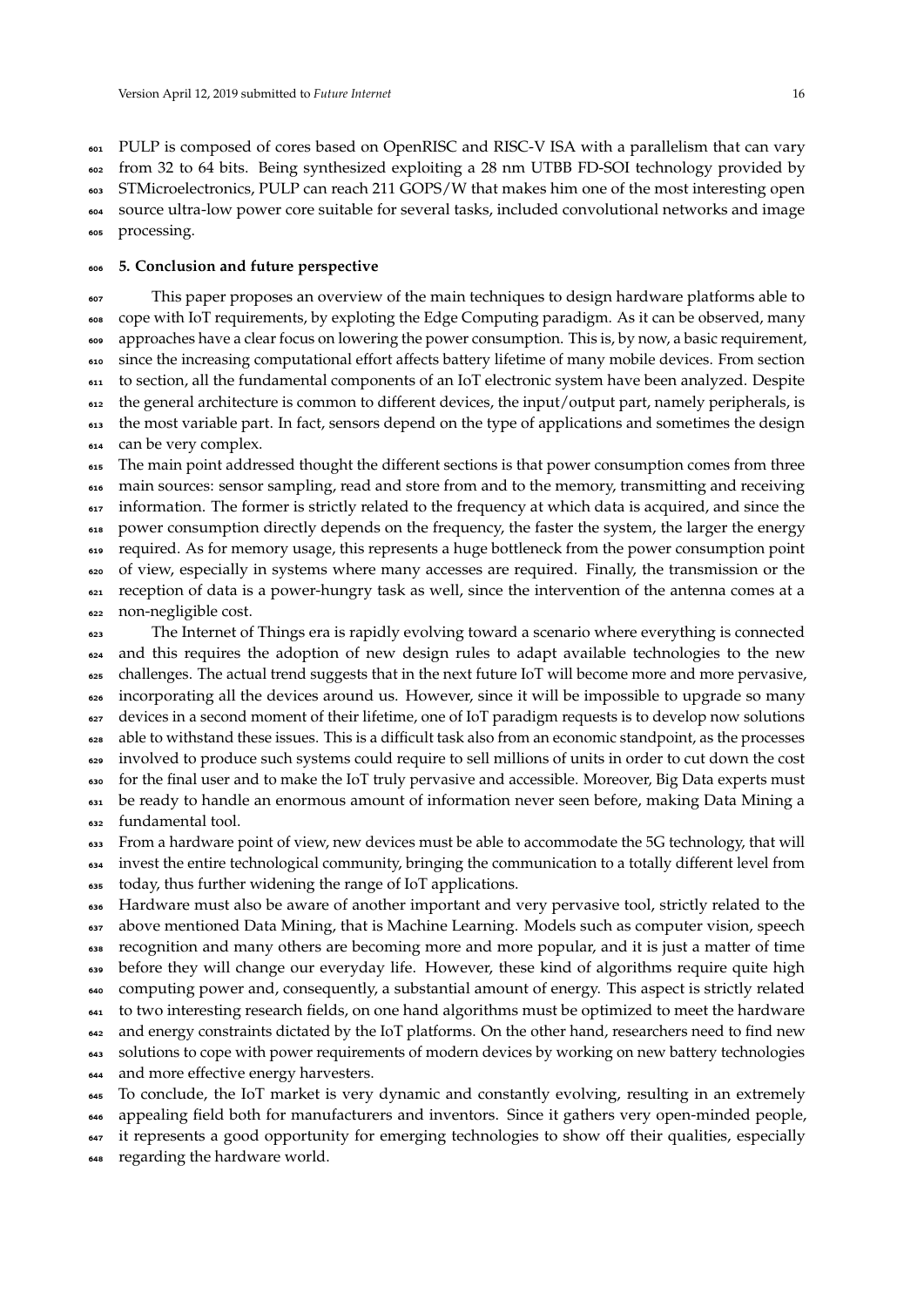Even though this paper presents many of the main aspects characterizing the IoT world, many other points are untouched. In fact, if on one hand all the key points related to the hardware design are analyzed in detail, on the other hand, the software-based literature is still to be investigated in depth. This represents an interesting opportunity for future work.

- 1. Gartner website. [http://www.gartner.com.](http://www.gartner.com)
- 2. Routh, K.; Pal, T. A survey on technological, business and societal aspects of Internet of Things by Q3,
- 2017. 2018 3rd International Conference On Internet of Things: Smart Innovation and Usages (IoT-SIU), 2018, pp. 1–4. doi[:10.1109/IoT-SIU.2018.8519898.](https://doi.org/10.1109/IoT-SIU.2018.8519898)
- 3. Ture, K.; Devos, A.; Maloberti, F.; Dehollain, C. Area and Power Efficient Ultra-Wideband Transmitter Based on Active Inductor. *IEEE Transactions on Circuits and Systems II: Express Briefs* **2018**, *65*, 1325–1329. doi[:10.1109/TCSII.2018.2853190.](https://doi.org/10.1109/TCSII.2018.2853190)
- 4. Saputra, N.; Long, J.R. A Fully-Integrated, Short-Range, Low Data Rate FM-UWB Transmitter in 90 nm CMOS. *IEEE Journal of Solid-State Circuits* **2011**, *46*, 1627–1635. doi[:10.1109/JSSC.2011.2144050.](https://doi.org/10.1109/JSSC.2011.2144050)
- 5. Mercier, P.P.; Daly, D.C.; Chandrakasan, A.P. An Energy-Efficient All-Digital UWB Transmitter Employing
- Dual Capacitively-Coupled Pulse-Shaping Drivers. *IEEE Journal of Solid-State Circuits* **2009**, *44*, 1679–1688. doi[:10.1109/JSSC.2009.2020466.](https://doi.org/10.1109/JSSC.2009.2020466)
- 6. Zhang, Z.; Li, Y.; Wang, G.; Lian, Y. The Design of an Energy-Efficient IR-UWB Transmitter With Wide-Output Swing and Sub-Microwatt Leakage Current. *IEEE Transactions on Circuits and Systems II: Express Briefs* **2018**, *65*, 1485–1489. doi[:10.1109/TCSII.2018.2861833.](https://doi.org/10.1109/TCSII.2018.2861833)
- 7. Zhao, M.J.; Li, B.; Wu, Z.H. 20-pJ/Pulse 250 Mbps Low-Complexity CMOS UWB Transmitter for 3–5 GHz Applications. *IEEE Microwave and Wireless Components Letters* **2013**, *23*, 158–160. doi[:10.1109/LMWC.2013.2245412.](https://doi.org/10.1109/LMWC.2013.2245412)
- 8. Xu, R.; Jin, Y.; Nguyen, C. Power-efficient switching-based CMOS UWB transmitters for UWB communications and Radar systems. *IEEE Transactions on Microwave Theory and Techniques* **2006**, *54*, 3271–3277. doi[:10.1109/TMTT.2006.877830.](https://doi.org/10.1109/TMTT.2006.877830)
- 9. Chen, L.; Thombre, S.; Järvinen, K.; Lohan, E.S.; Alén-Savikko, A.; Leppäkoski, H.; Bhuiyan, M.Z.H.; Bu-Pasha, S.; Ferrara, G.N.; Honkala, S.; Lindqvist, J.; Ruotsalainen, L.; Korpisaari, P.; Kuusniemi, H. Robustness, Security and Privacy in Location-Based Services for Future IoT: A Survey. *IEEE Access* **2017**, *5*, 8956–8977. doi[:10.1109/ACCESS.2017.2695525.](https://doi.org/10.1109/ACCESS.2017.2695525)
- 10. Wang, S.; Zhao, Y.; Xu, J.; Yuan, J.; Hsu, C.H. Edge server placement in mobile edge computing. *Journal of Parallel and Distributed Computing* **2019**, *127*, 160 – 168. doi[:https://doi.org/10.1016/j.jpdc.2018.06.008.](https://doi.org/https://doi.org/10.1016/j.jpdc.2018.06.008)
- 11. Anawar, M.R.; Wang, S.; Zia, M.A.; Jadoon, A.K.; Akram, U.; Raza, S. Fog Computing: An Overview of Big IoT Data Analytics. *Wireless Communications and Mobile Computing* **2018**, *2018*, 1–22. doi[:10.1155/2018/7157192.](https://doi.org/10.1155/2018/7157192)
- 12. Liu, J.; Wang, S.; Zhou, A.; Yang, F.; Buyya, R. Availability-aware Virtual Cluster Allocation in Bandwidth-Constrained Datacenters. *IEEE Transactions on Services Computing* **2018**, pp. 1–1. doi[:10.1109/TSC.2017.2694838.](https://doi.org/10.1109/TSC.2017.2694838)
- 687 13. Lau, F.; Kuziemsky, C. Handbook of eHealth Evaluation: An Evidence-based Approach; Published by University of Victoria: Victoria, British Columbia Canada v8p 5c2, 2017; chapter 9.
- 14. Finfgeld-Connett, D.; Johnson, E.D. Literature search strategies for conducting knowledge-building and theory-generating qualitative systematic reviews. *Journal of Advanced Nursing*, *69*, 194–204, [\[https://onlinelibrary.wiley.com/doi/pdf/10.1111/j.1365-2648.2012.06037.x\].](http://xxx.lanl.gov/abs/https://onlinelibrary.wiley.com/doi/pdf/10.1111/j.1365-2648.2012.06037.x) doi[:10.1111/j.1365-2648.2012.06037.x.](https://doi.org/10.1111/j.1365-2648.2012.06037.x)
- 15. Levy, Y.; Ellis, T.J. A Systems Approach to Conduct an Effective Literature Review in Support of Information Systems Research. *Informing Science: The International Journal of an Emerging Transdiscipline* **2006**, *9*, 181–212. doi[:10.28945/479.](https://doi.org/10.28945/479)
- 16. Keutzer, K.; Malik, S.; Newton, A.R. From ASIC to ASIP: the next design discontinuity. Proceedings. IEEE International Conference on Computer Design: VLSI in Computers and Processors, 2002, pp. 84–90. doi[:10.1109/ICCD.2002.1106752.](https://doi.org/10.1109/ICCD.2002.1106752)
- 17. Bluetooth communication system. [https://www.bluetooth.com.](https://www.bluetooth.com)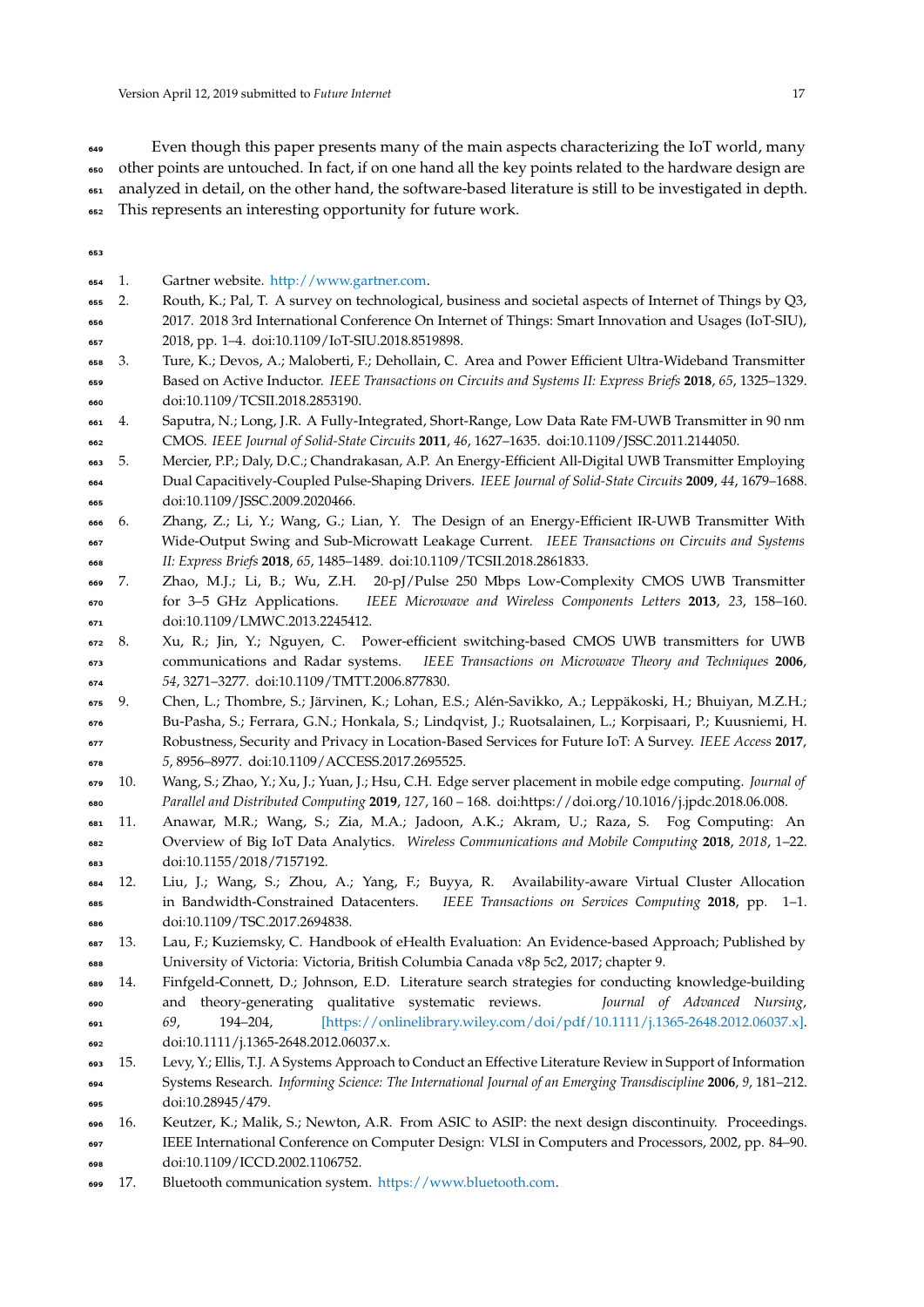- 18. Wi-Fi Alliance. [https://www.wi-fi.org.](https://www.wi-fi.org)
- 19. Zigbee Alliance. [https://www.zigbee.org.](https://www.zigbee.org)
- 20. Z-Wave communication system. [https://www.z-wave.com.](https://www.z-wave.com)
- 21. LoRa Alliance. [https://lora-alliance.org.](https://lora-alliance.org)
- 22. Fernandes, J.R.; Wentzloff, D. Recent advances in IR-UWB transceivers: An overview. Proceedings of 2010 IEEE International Symposium on Circuits and Systems, 2010, pp. 3284–3287. doi[:10.1109/ISCAS.2010.5537916.](https://doi.org/10.1109/ISCAS.2010.5537916)
- 23. Roch, M.R.; Martina, M. Integrated Light Sensing and Communication for LED Lighting **2018**. *2*, 49. Exported from https://app.dimensions.ai on 2019/01/17, doi[:10.3390/designs2040049.](https://doi.org/10.3390/designs2040049)
- 24. Haas, H. LiFi is a paradigm-shifting 5G technology. *Reviews in Physics* **2018**, *3*, 26 31. doi[:https://doi.org/10.1016/j.revip.2017.10.001.](https://doi.org/https://doi.org/10.1016/j.revip.2017.10.001)
- 25. Nanda, U.; Pattnaik, S.K. Universal Asynchronous Receiver and Transmitter (UART). 2016 3rd International Conference on Advanced Computing and Communication Systems (ICACCS), 2016, Vol. 01, pp. 1–5. doi[:10.1109/ICACCS.2016.7586376.](https://doi.org/10.1109/ICACCS.2016.7586376)
- [2](https://www.nxp.com/files-static/microcontrollers/doc/ref_manual/S12SPIV3.pdf)6. Serial Peripheral Interface specificantions. [https://www.nxp.com/files-static/microcontrollers/doc/ref\\_](https://www.nxp.com/files-static/microcontrollers/doc/ref_manual/S12SPIV3.pdf) [manual/S12SPIV3.pdf.](https://www.nxp.com/files-static/microcontrollers/doc/ref_manual/S12SPIV3.pdf)
- 27. Inter-Integrated Circuit bus specifications. [https://www.nxp.com/docs/en/user-guide/UM10204.pdf.](https://www.nxp.com/docs/en/user-guide/UM10204.pdf)

28. MIPI Alliance specifications overview. [https://www.mipi.org/specifications.](https://www.mipi.org/specifications)

- 29. Hsieh, S.; Hsieh, C. A 0.44fJ/conversion-step 11b 600KS/s SAR ADC with semi-resting DAC. 2016 IEEE Symposium on VLSI Circuits (VLSI-Circuits), 2016, pp. 1–2. doi[:10.1109/VLSIC.2016.7573519.](https://doi.org/10.1109/VLSIC.2016.7573519)
- 30. Wang, A.; Wang, Y.; Dhawan, V.; Shi, R. Design of a 10 bit 50MS/s SAR ADC in 14nm SOI FinFET CMOS. 2015 International SoC Design Conference (ISOCC), 2015, pp. 85–86. doi[:10.1109/ISOCC.2015.7401645.](https://doi.org/10.1109/ISOCC.2015.7401645)
- 31. Hsieh, S.; Hsieh, C. A 0.3V 0.705fJ/conversion-step 10-bit SAR ADC with shifted monotonie switching scheme in 90nm CMOS. 2016 IEEE International Symposium on Circuits and Systems (ISCAS), 2016, pp. 2899–2899. doi[:10.1109/ISCAS.2016.7539202.](https://doi.org/10.1109/ISCAS.2016.7539202)
- 32. Kung, C.; Huang, C.; Li, C.; Chang, S. A Low Energy Consumption 10-Bit 100kS/s SAR ADC with Timing Control Adaptive Window. 2018 IEEE International Symposium on Circuits and Systems (ISCAS), 2018, pp. 1–4. doi[:10.1109/ISCAS.2018.8350989.](https://doi.org/10.1109/ISCAS.2018.8350989)
- 33. Lin, J.; Hsieh, C. A 0.3 V 10-bit SAR ADC With First 2-bit Guess in 90-nm CMOS. *IEEE Transactions on Circuits and Systems I: Regular Papers* **2017**, *64*, 562–572. doi[:10.1109/TCSI.2016.2613505.](https://doi.org/10.1109/TCSI.2016.2613505)
- 34. Hsieh, S.; Hsieh, C. A 0.44-fJ/Conversion-Step 11-Bit 600-kS/s SAR ADC With Semi-Resting DAC. *IEEE Journal of Solid-State Circuits* **2018**, *53*, 2595–2603. doi[:10.1109/JSSC.2018.2847306.](https://doi.org/10.1109/JSSC.2018.2847306)
- 35. Alioto, M., IoT: Bird's Eye View, Megatrends and Perspectives. In *Enabling the Internet of Things: From Integrated Circuits to Integrated Systems*; Alioto, M., Ed.; Springer International Publishing: Cham, 2017; pp. 1–45. doi[:10.1007/978-3-319-51482-6\\_1.](https://doi.org/10.1007/978-3-319-51482-6_1)
- 36. Xu, J.; Ma, J.; Zhang, D.; Zhang, Y.; Lin, S. Compressive video sensing based on user attention model. 28th Picture Coding Symposium, 2010, pp. 90–93. doi[:10.1109/PCS.2010.5702586.](https://doi.org/10.1109/PCS.2010.5702586)
- 37. Wang, Z.; Zhu, J. Single-pixel compressive imaging based on motion compensation. *IET Image Processing* **2018**, *12*, 2283–2291. doi[:10.1049/iet-ipr.2018.5741.](https://doi.org/10.1049/iet-ipr.2018.5741)
- 38. Dias, U.V.; Patil, S.A. Compressive sensing based microarray image acquisition. International Conference for Convergence for Technology-2014, 2014, pp. 1–5. doi[:10.1109/I2CT.2014.7092273.](https://doi.org/10.1109/I2CT.2014.7092273)
- 39. Zhang, M.; Bermak, A. Compressive Acquisition CMOS Image Sensor: From the Algorithm to Hardware Implementation. *IEEE Transactions on Very Large Scale Integration (VLSI) Systems* **2010**, *18*, 490–500. doi[:10.1109/TVLSI.2008.2011489.](https://doi.org/10.1109/TVLSI.2008.2011489)
- 40. Lima, J.A.; Miosso, C.J.; Farias, M.C.Q. Per-Pixel Mirror-Based Acquisition Method for video compressive sensing. 2014 22nd European Signal Processing Conference (EUSIPCO), 2014, pp. 1058–1062.
- 41. Zhu, H.; Zhang, M.; Suo, Y.; Tran, T.D.; der Spiegel, J.V. Design of a Digital Address-Event Triggered Compressive Acquisition Image Sensor. *IEEE Transactions on Circuits and Systems I: Regular Papers* **2016**, *63*, 191–199. doi[:10.1109/TCSI.2015.2512719.](https://doi.org/10.1109/TCSI.2015.2512719)
- 42. Ejaz, W.; Anpalagan, A.; Imran, M.; Jo, M.; Muhammad, N.; Qaisar, S.; Wang, W. Internet of Things (IoT) in 5G Wireless Communications. *IEEE Access* **2016**, *4*, 10310–10314. doi[:10.1109/ACCESS.2016.2646120.](https://doi.org/10.1109/ACCESS.2016.2646120)
- 43. Al Ridhawi, I.; Aloqaily, M.; Kotb, Y.; Al Ridhawi, Y.; Jararweh, Y. A collaborative mobile edge computing and user solution for service composition in 5G systems. *Transactions on Emerging Telecommunications*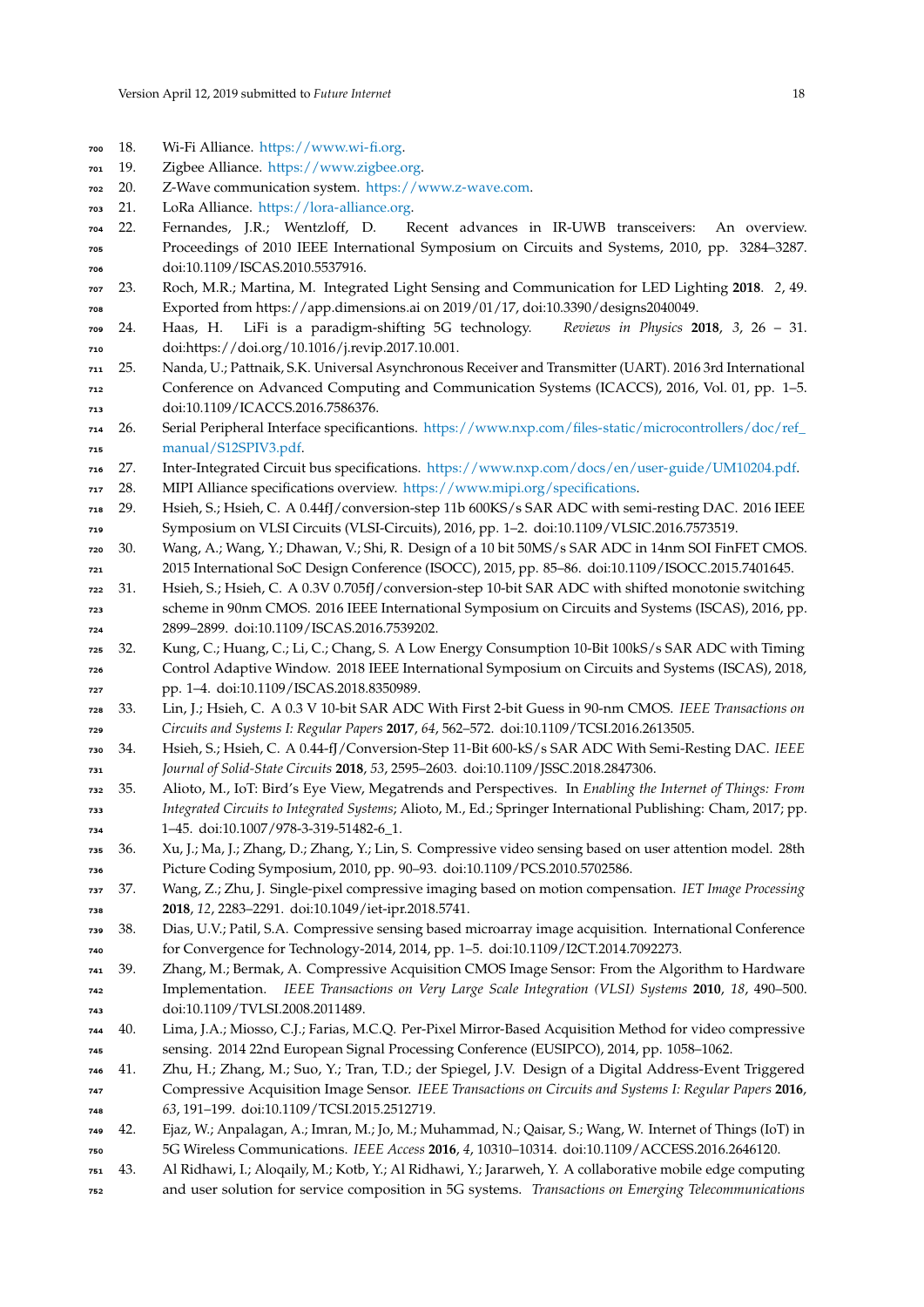| 753<br>754 |     | Technologies 2018, 29, e3446, [https://onlinelibrary.wiley.com/doi/pdf/10.1002/ett.3446].<br>e3446<br>ETT-18-0080.R1, doi:10.1002/ett.3446.                                                                           |
|------------|-----|-----------------------------------------------------------------------------------------------------------------------------------------------------------------------------------------------------------------------|
| 755        | 44. | Hezam, A.; Konstantas, D.; Mahyoub, M. A Comprehensive IoT Attacks Survey based on a                                                                                                                                  |
| 756        |     | Building-blocked Reference Mode. International Journal of Advanced Computer Science and Applications                                                                                                                  |
| 757        |     | 2018, Vol. 9. doi:10.14569/IJACSA.2018.090349.                                                                                                                                                                        |
| 758        | 45. | Yaseen, Q.; AlBalas, F.; Jararweh, Y.; Al-Ayyoub, M. A Fog Computing Based System for Selective                                                                                                                       |
| 759        |     | Forwarding Detection in Mobile Wireless Sensor Networks. 2016 IEEE 1st International Workshops on                                                                                                                     |
| 760        |     | Foundations and Applications of Self* Systems (FAS*W), 2016, pp. 256-262. doi:10.1109/FAS-W.2016.60.                                                                                                                  |
| 761        | 46. | Otoum, S.; Kantarci, B.; Mouftah, H. Adaptively Supervised and Intrusion-Aware Data Aggregation for                                                                                                                   |
| 762        |     | Wireless Sensor Clusters in Critical Infrastructures. 2018 IEEE International Conference on Communications                                                                                                            |
| 763        |     | (ICC), 2018, pp. 1-6. doi:10.1109/ICC.2018.8422401.                                                                                                                                                                   |
| 764        | 47. | Otoum, S.; Kantarci, B.; Mouftah, H.T. Detection of Known and Unknown Intrusive Sensor Behavior in                                                                                                                    |
| 765        |     | Critical Applications. IEEE Sensors Letters 2017, 1, 1-4. doi:10.1109/LSENS.2017.2752719.                                                                                                                             |
| 766        | 48. | Ghafir, I.; Saleem, J.; Hammoudeh, M.; Faour, H.; Prenosil, V.; Jaf, S.; Jabbar, S.; Baker, T. Security                                                                                                               |
| 767        |     | threats to critical infrastructure: the human factor. The Journal of Supercomputing 2018, 74, 4986-5002.                                                                                                              |
| 768        |     | doi:10.1007/s11227-018-2337-2.                                                                                                                                                                                        |
| 769        | 49. | Otoum, S.; Kantarci, B.; Mouftah, H.T. Mitigating False Negative intruder decisions in WSN-based Smart                                                                                                                |
| 770        |     | Grid monitoring. 2017 13th International Wireless Communications and Mobile Computing Conference                                                                                                                      |
| 771        |     | (IWCMC), 2017, pp. 153-158. doi:10.1109/IWCMC.2017.7986278.                                                                                                                                                           |
| 772        | 50. | Yaseen, Q.; Jararweh, Y.; Al-Ayyoub, M.; AlDwairi, M. Collusion attacks in Internet of Things: Detection                                                                                                              |
| 773        |     | and mitigation using a fog based model. 2017 IEEE Sensors Applications Symposium (SAS), 2017, pp. 1-5.                                                                                                                |
| 774        |     | doi:10.1109/SAS.2017.7894031.                                                                                                                                                                                         |
| 775        | 51. | Aloqaily, M.; Kantarci, B.; Mouftah, H.T. Trusted Third Party for service management in vehicular clouds                                                                                                              |
| 776        |     | 2017 13th International Wireless Communications and Mobile Computing Conference (IWCMC), 2017, pp.                                                                                                                    |
| 777        |     | 928-933. doi:10.1109/IWCMC.2017.7986410.                                                                                                                                                                              |
| 778        | 52. | Aloqaily, M.; Kantarci, B.; Mouftah, H.T. Fairness-Aware Game Theoretic Approach for Service                                                                                                                          |
| 779        |     | Management in Vehicular Clouds. 2017 IEEE 86th Vehicular Technology Conference (VTC-Fall), 2017, pp                                                                                                                   |
| 780        |     | 1-5. doi:10.1109/VTCFall.2017.8288282.                                                                                                                                                                                |
| 781        | 53. | Alkheir, A.A.; Aloqaily, M.; Mouftah, H.T. Connected and Autonomous Electric Vehicles (CAEVs). IT                                                                                                                     |
| 782        |     | Professional 2018, 20, 54-61. doi:10.1109/MITP.2018.2876977.                                                                                                                                                          |
| 783        | 54. | Ridhawi, I.A.; Aloqaily, M.; Kantarci, B.; Jararweh, Y.; Mouftah, H.T. A continuous diversified                                                                                                                       |
|            |     | vehicular cloud service availability framework for smart cities. Computer Networks 2018, 145, 207 -                                                                                                                   |
| 784        |     | 218. doi:https://doi.org/10.1016/j.comnet.2018.08.023.                                                                                                                                                                |
| 785        | 55. | Otoum, S.; Kantarci, B.; Mouftah, H.T. Hierarchical trust-based black-hole detection in WSN-based                                                                                                                     |
| 786        |     | smart grid monitoring. 2017 IEEE International Conference on Communications (ICC), 2017, pp. 1-6.                                                                                                                     |
| 787        |     | doi:10.1109/ICC.2017.7997099.                                                                                                                                                                                         |
| 788        |     |                                                                                                                                                                                                                       |
| 789        | 56. | Khan, S.; Paul, D.; Momtahan, P.; Aloqaily, M. Artificial intelligence framework for smart city microgrids:<br>State of the art, challenges, and opportunities. 2018 Third International Conference on Fog and Mobile |
| 790        |     |                                                                                                                                                                                                                       |
| 791        | 57. | Edge Computing (FMEC), 2018, pp. 283-288. doi:10.1109/FMEC.2018.8364080.                                                                                                                                              |
| 792        |     | Vianello, E.; Thomas, O.; Molas, G.; Turkyilmaz, O.; Jovanović, N.; Garbin, D.; Palma, G.; Alayan, M.;                                                                                                                |
| 793        |     | Nguyen, C.; Coignus, J.; Giraud, B.; Benoist, T.; Reyboz, M.; Toffoli, A.; Charpin, C.; Clermidy, F.; Perniola,                                                                                                       |
| 794        |     | L. Resistive Memories for Ultra-Low-Power embedded computing design. 2014 IEEE International                                                                                                                          |
| 795        |     | Electron Devices Meeting, 2014, pp. 6.3.1-6.3.4. doi:10.1109/IEDM.2014.7046995.                                                                                                                                       |
| 796        | 58. | DeSalvo, B.; Vianello, E.; Thomas, O.; Clermidy, F.; Bichler, O.; Gamrat, C.; Perniola, L. Emerging resistive                                                                                                         |
| 797        |     | memories for low power embedded applications and neuromorphic systems. 2015 IEEE International                                                                                                                        |
| 798        |     | Symposium on Circuits and Systems (ISCAS), 2015, pp. 3088-3091. doi:10.1109/ISCAS.2015.7169340.                                                                                                                       |
| 799        | 59. | Hemavathy, B.; Meenakshi, V. A novel design for low power Re-RAM based non-volatile flip flop using                                                                                                                   |
| 800        |     | content addressable memory. 2017 Third International Conference on Science Technology Engineering                                                                                                                     |
| 801        |     | Management (ICONSTEM), 2017, pp. 879-883. doi:10.1109/ICONSTEM.2017.8261328.                                                                                                                                          |
| 802        | 60. | Kazi, I.; Meinerzhagen, P.; Gaillardon, P.; Sacchetto, D.; Leblebici, Y.; Burg, A.; Micheli, G.D.                                                                                                                     |
| 803        |     | Energy/Reliability Trade-Offs in Low-Voltage ReRAM-Based Non-Volatile Flip-Flop Design.<br><i>IEEE</i>                                                                                                                |
| 804        |     | Transactions on Circuits and Systems I: Regular Papers 2014, 61, 3155-3164. doi:10.1109/TCSI.2014.2334891.                                                                                                            |
|            |     |                                                                                                                                                                                                                       |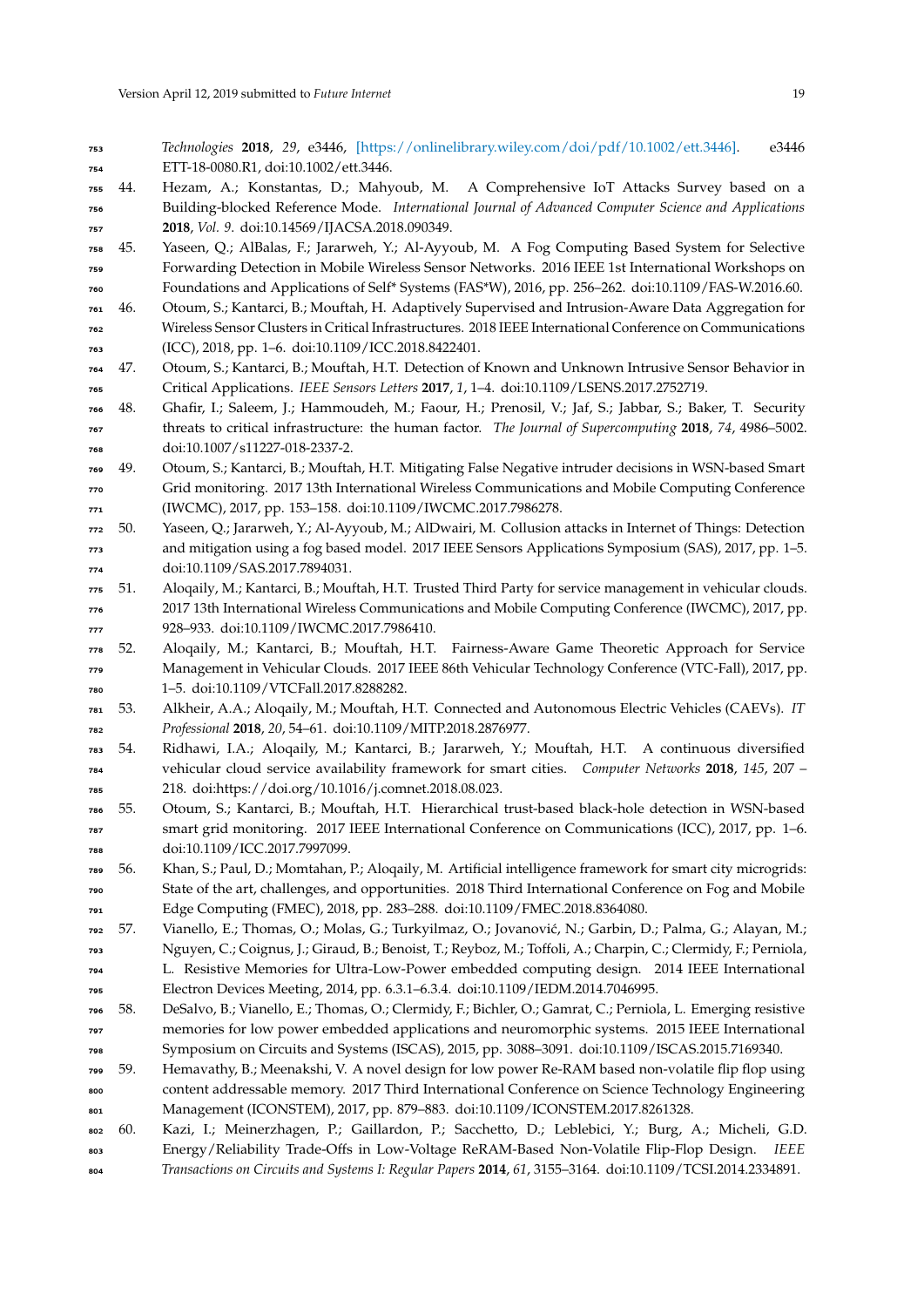- 61. Biglari, M.; Lieske, T.; Fey, D. High-Endurance Bipolar ReRAM-Based Non-Volatile Flip-Flops with Run-Time Tunable Resistive States. 2018 IEEE/ACM International Symposium on Nanoscale Architectures (NANOARCH), 2018, pp. 1–6.
- 62. Lee, A.; Lo, C.; Lin, C.; Chen, W.; Hsu, K.; Wang, Z.; Su, F.; Yuan, Z.; Wei, Q.; King, Y.; Lin, C.; Lee, H.; 809 Amiri, P.K.; Wang, K.; Wang, Y.; Yang, H.; Liu, Y.; Chang, M. A ReRAM-Based Nonvolatile Flip-Flop With Self-Write-Termination Scheme for Frequent-OFF Fast-Wake-Up Nonvolatile Processors. *IEEE Journal of Solid-State Circuits* **2017**, *52*, 2194–2207. doi[:10.1109/JSSC.2017.2700788.](https://doi.org/10.1109/JSSC.2017.2700788)
- 812 63. Chien, T.; Chiou, L.; Chuang, Y.; Sheu, S.; Li, H.; Wang, P.; Ku, T.; Tsai, M.; Wu, C. A low store energy and robust ReRAM-based flip-flop for normally off microprocessors. 2016 IEEE International Symposium on Circuits and Systems (ISCAS), 2016, pp. 2803–2806. doi[:10.1109/ISCAS.2016.7539175.](https://doi.org/10.1109/ISCAS.2016.7539175)
- 64. Koga, M.; Iida, M.; Amagasaki, M.; Ichida, Y.; Saji, M.; Iida, J.; Sueyoshi, T. A power-gatable reconfigurable logic chip with FeRAM cells. TENCON 2010 - 2010 IEEE Region 10 Conference, 2010, pp. 317–322. doi[:10.1109/TENCON.2010.5686019.](https://doi.org/10.1109/TENCON.2010.5686019)
- 65. Qazi, M.; Amerasekera, A.; Chandrakasan, A.P. A 3.4-pJ FeRAM-Enabled D Flip-Flop in 0.13-*µ*mCMOS for Nonvolatile Processing in Digital Systems. *IEEE Journal of Solid-State Circuits* **2014**, *49*, 202–211. doi[:10.1109/JSSC.2013.2282112.](https://doi.org/10.1109/JSSC.2013.2282112)
- 66. Masui, S.; Yokozeki, W.; Oura, M.; Ninomiya, T.; Mukaida, K.; Takayama, Y.; Teramoto, T. Design and applications of ferroelectric nonvolatile SRAM and flip-flop with unlimited read/program cycles and stable recall. Proceedings of the IEEE 2003 Custom Integrated Circuits Conference, 2003., 2003, pp. 403–406. doi[:10.1109/CICC.2003.1249428.](https://doi.org/10.1109/CICC.2003.1249428)
- 825 67. Lee, H.; Jung, S.; Song, Y.H. PCRAM-assisted ECC management for enhanced data reliability in flash storage systems. *IEEE Transactions on Consumer Electronics* **2012**, *58*, 849–856. doi[:10.1109/TCE.2012.6311327.](https://doi.org/10.1109/TCE.2012.6311327)
- 827 68. Raoux, S.; Burr, G.W.; Breitwisch, M.J.; Rettner, C.T.; Chen, Y.; Shelby, R.M.; Salinga, M.; Krebs, D.; Chen, S.; Lung, H.; Lam, C.H. Phase-change random access memory: A scalable technology. *IBM Journal of Research and Development* **2008**, *52*, 465–479. doi[:10.1147/rd.524.0465.](https://doi.org/10.1147/rd.524.0465)
- 69. Lung, H.L.; Ho, Y.H.; Zhu, Y.; Chien, W.C.; Kim, S.; Kim, W.; Cheng, H.Y.; Ray, A.; Brightsky, M.; Bruce, R.; Yeh, C.W.; Lam, C. A novel low power phase change memory using inter-granular switching. 2016 IEEE Symposium on VLSI Technology, 2016, pp. 1–2. doi[:10.1109/VLSIT.2016.7573405.](https://doi.org/10.1109/VLSIT.2016.7573405)
- 833 70. Cheng, H.Y.; Chien, W.C.; BrightSky, M.; Ho, Y.H.; Zhu, Y.; Ray, A.; Bruce, R.; Kim, W.; Yeh, C.W.; Lung, H.L.; Lam, C. Novel fast-switching and high-data retention phase-change memory based on new 835 Ga-Sb-Ge material. 2015 IEEE International Electron Devices Meeting (IEDM), 2015, pp. 3.5.1–3.5.4. doi[:10.1109/IEDM.2015.7409620.](https://doi.org/10.1109/IEDM.2015.7409620)
- 837 71. Cheon, J.; Lee, I.; Ahn, C.; Stanisavljevic, M.; Athmanathan, A.; Papandreou, N.; Pozidis, H.; Eleftheriou, E.; Shin, M.; Kim, T.; Kang, J.H.; Chun, J.H. Non-resistance metric based read scheme for multi-level 839 PCRAM in 25 nm technology. 2015 IEEE Custom Integrated Circuits Conference (CICC), 2015, pp. 1-4. doi[:10.1109/CICC.2015.7338358.](https://doi.org/10.1109/CICC.2015.7338358)
- 72. Nirschl, T.; Philipp, J.B.; Happ, T.D.; Burr, G.W.; Rajendran, B.; Lee, M..; Schrott, A.; Yang, M.; Breitwisch, 842 M.; Chen, C..; Joseph, E.; Lamorey, M.; Cheek, R.; Chen, S..; Zaidi, S.; Raoux, S.; Chen, Y.C.; Zhu, Y.; Bergmann, R.; Lung, H..; Lam, C. Write Strategies for 2 and 4-bit Multi-Level Phase-Change Memory. 2007 IEEE International Electron Devices Meeting, 2007, pp. 461–464. doi[:10.1109/IEDM.2007.4418973.](https://doi.org/10.1109/IEDM.2007.4418973)
- 73. Lakys, Y.; Zhao, W.S.; Klein, J.; Chappert, C. Hardening techniques for MRAM-based non-volatile storage

cells and logic. 2011 12th European Conference on Radiation and Its Effects on Components and Systems, 2011, pp. 669–674. doi[:10.1109/RADECS.2011.6131445.](https://doi.org/10.1109/RADECS.2011.6131445)

- 74. Münch, C.; Bishnoi, R.; Tahoori, M.B. Multi-bit non-volatile spintronic flip-flop. 2018 Design, Automation Test in Europe Conference Exhibition (DATE), 2018, pp. 1229–1234. doi[:10.23919/DATE.2018.8342203.](https://doi.org/10.23919/DATE.2018.8342203)
- 75. Huang, K.; Lian, Y. A Low-Power Low-VDD Nonvolatile Latch Using Spin Transfer Torque MRAM. *IEEE Transactions on Nanotechnology* **2013**, *12*, 1094–1103. doi[:10.1109/TNANO.2013.2280338.](https://doi.org/10.1109/TNANO.2013.2280338)

 76. Sakimura, N.; Sugibayashi, T.; Nebashi, R.; Kasai, N. Nonvolatile Magnetic Flip-Flop for Standby-Power-Free SoCs. *IEEE Journal of Solid-State Circuits* **2009**, *44*, 2244–2250. doi[:10.1109/JSSC.2009.2023192.](https://doi.org/10.1109/JSSC.2009.2023192)

 77. Pyle, S.D.; Li, H.; DeMara, R.F. Compact low-power instant store and restore D flip-flop using a self-complementing spintronic device. *Electronics Letters* **2016**, *52*, 1238–1240. doi[:10.1049/el.2015.4114.](https://doi.org/10.1049/el.2015.4114)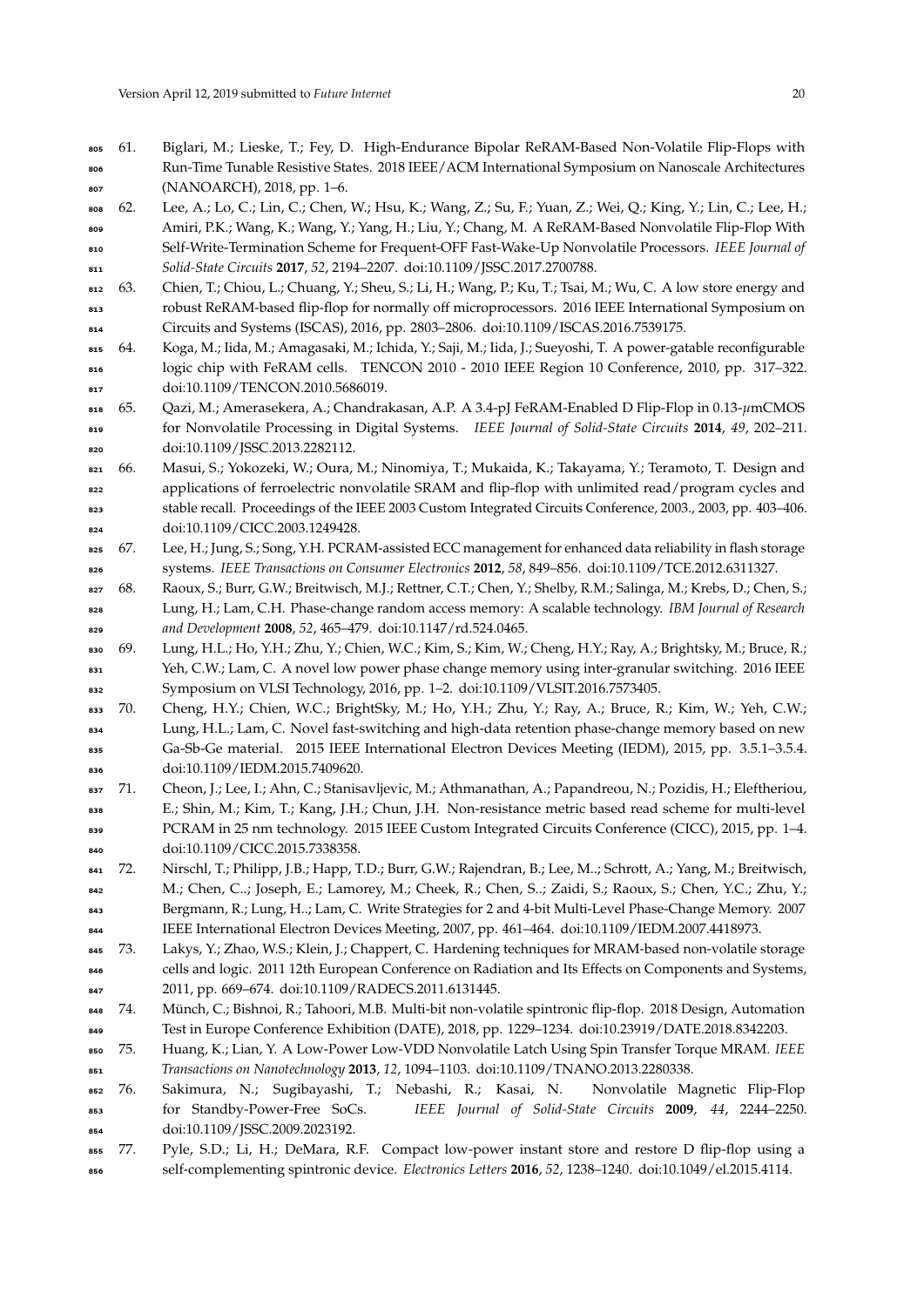- 78. Chabi, D.; Zhao, W.; Zhang, Y.; Klein, J.; Chappert, C. Low power magnetic flip-flop based on checkpointing and self-enable mechanism. 2013 IEEE 11th International New Circuits and Systems Conference (NEWCAS), 2013, pp. 1–4. doi[:10.1109/NEWCAS.2013.6573616.](https://doi.org/10.1109/NEWCAS.2013.6573616)
- 79. Sakimura, N.; Sugibayashi, T.; Nebashi, R.; Kasai, N. Nonvolatile Magnetic Flip-Flop for standby-power-free SoCs. 2008 IEEE Custom Integrated Circuits Conference, 2008, pp. 355–358. doi[:10.1109/CICC.2008.4672095.](https://doi.org/10.1109/CICC.2008.4672095)
- 80. Gangalakshmi, S.; Banu, A.K.; Kumar, R.H. Implementing the design of magnetic flip-flop based on swapped MOS design. 2015 2nd International Conference on Electronics and Communication Systems (ICECS), 2015, pp. 987–989. doi[:10.1109/ECS.2015.7125062.](https://doi.org/10.1109/ECS.2015.7125062)
- 81. Zhao, W.; Belhaire, E.; Chappert, C. Spin-MTJ based Non-volatile Flip-Flop. 2007 7th IEEE Conference on Nanotechnology (IEEE NANO), 2007, pp. 399–402. doi[:10.1109/NANO.2007.4601218.](https://doi.org/10.1109/NANO.2007.4601218)
- 82. Kimura, H.; Zhong, Z.; Mizuochi, Y.; Kinouchi, N.; Ichida, Y.; Fujimori, Y. Highly Reliable Non-Volatile Logic Circuit Technology and Its Application. 2013 IEEE 43rd International Symposium on Multiple-Valued Logic, 2013, pp. 212-218. doi[:10.1109/ISMVL.2013.32.](https://doi.org/10.1109/ISMVL.2013.32)
- 83. Cai, H.; Wang, Y.; Naviner, L.; Zhao, W. Novel Pulsed-Latch Replacement in Non-Volatile Flip-Flop 872 Core. 2017 IEEE Computer Society Annual Symposium on VLSI (ISVLSI), 2017, pp. 57-61. doi[:10.1109/ISVLSI.2017.19.](https://doi.org/10.1109/ISVLSI.2017.19)
- 874 84. Jovanović, N.; Thomas, O.; Vianello, E.; Portal, J.; Nikolić, B.; Naviner, L. OxRAM-based non volatile flip-flop in 28nm FDSOI. 2014 IEEE 12th International New Circuits and Systems Conference (NEWCAS), 2014, pp. 141–144. doi[:10.1109/NEWCAS.2014.6934003.](https://doi.org/10.1109/NEWCAS.2014.6934003)
- 877 85. Li, M.; Huang, P.; Shen, L.; Zhou, Z.; Kang, J.; Liu, X. Simulation of the RRAM-based flip-flops 878 with data retention. 2016 IEEE International Nanoelectronics Conference (INEC), 2016, pp. 1-2. doi[:10.1109/INEC.2016.7589321.](https://doi.org/10.1109/INEC.2016.7589321)
- 86. Kazi, I.; Meinerzhagen, P.; Gaillardon, P.; Sacchetto, D.; Burg, A.; Micheli, G.D. A ReRAM-based non-volatile flip-flop with sub-VT read and CMOS voltage-compatible write. 2013 IEEE 11th International New Circuits and Systems Conference (NEWCAS), 2013, pp. 1–4. doi[:10.1109/NEWCAS.2013.6573586.](https://doi.org/10.1109/NEWCAS.2013.6573586)
- 883 87. Ali, K.; Li, F.; Lua, S.Y.H.; Heng, C. Compact spin transfer torque non-volatile flip flop design for power-gating architecture. 2016 IEEE Asia Pacific Conference on Circuits and Systems (APCCAS), 2016, pp. 119–122. doi[:10.1109/APCCAS.2016.7803911.](https://doi.org/10.1109/APCCAS.2016.7803911)
- 886 88. Kang, W.; Ran, Y.; Lv, W.; Zhang, Y.; Zhao, W. High-Speed, Low-Power, Magnetic Non-Volatile Flip-Flop With Voltage-Controlled, Magnetic Anisotropy Assistance. *IEEE Magnetics Letters* **2016**, *7*, 1–5. doi[:10.1109/LMAG.2016.2604205.](https://doi.org/10.1109/LMAG.2016.2604205)
- 889 89. Ueda, M.; Otsuka, T.; Toyoda, K.; Morimoto, K.; Morita, K. A novel non-volatile flip-flop using a ferroelectric capacitor. Proceedings of the 13th IEEE International Symposium on Applications of Ferroelectrics, 2002. ISAF 2002., 2002, pp. 155–158. doi[:10.1109/ISAF.2002.1195893.](https://doi.org/10.1109/ISAF.2002.1195893)
- 90. Park, J. Area-efficient STT/CMOS non-volatile flip-flop. 2017 IEEE International Symposium on Circuits and Systems (ISCAS), 2017, pp. 1–4. doi[:10.1109/ISCAS.2017.8050697.](https://doi.org/10.1109/ISCAS.2017.8050697)
- 894 91. Zhao, W.; Belhaire, E.; Javerliac, V.; Chappert, C.; Dieny, B. A non-volatile flip-flop in magnetic FPGA chip. International Conference on Design and Test of Integrated Systems in Nanoscale Technology, 2006. DTIS 2006., 2006, pp. 323–326. doi[:10.1109/DTIS.2006.1708702.](https://doi.org/10.1109/DTIS.2006.1708702)
- 92. Na, T.; Ryu, K.; Kim, J.; Jung, S.; Kim, J.P.; Kang, S.H. High-performance low-power magnetic tunnel junction based non-volatile flip-flop. 2014 IEEE International Symposium on Circuits and Systems (ISCAS), 2014, pp. 1953–1956. doi[:10.1109/ISCAS.2014.6865544.](https://doi.org/10.1109/ISCAS.2014.6865544)
- 93. Izumi, S.; Kawaguchi, H.; Yoshimoto, M.; Kimura, H.; Fuchikami, T.; Marumoto, K.; Fujimori, Y. A ferroelectric-based non-volatile flip-flop for wearable healthcare systems. 2015 15th Non-Volatile Memory Technology Symposium (NVMTS), 2015, pp. 1–4. doi[:10.1109/NVMTS.2015.7457489.](https://doi.org/10.1109/NVMTS.2015.7457489)
- 94. Jung, Y.; Kim, J.; Ryu, K.; Jung, S.; Kim, J.P.; Kang, S.H. MTJ based non-volatile flip-flop in deep submicron technology. 2011 International SoC Design Conference, 2011, pp. 424–427. doi[:10.1109/ISOCC.2011.6138622.](https://doi.org/10.1109/ISOCC.2011.6138622)
- 95. Kimura, H.; Fuchikami, T.; Maramoto, K.; Fujimori, Y.; Izumi, S.; Kawaguchi, H.; Yoshimoto, M. A 2.4 pJ ferroelectric-based non-volatile flip-flop with 10-year data retention capability. 2014 IEEE Asian Solid-State Circuits Conference (A-SSCC), 2014, pp. 21–24. doi[:10.1109/ASSCC.2014.7008850.](https://doi.org/10.1109/ASSCC.2014.7008850)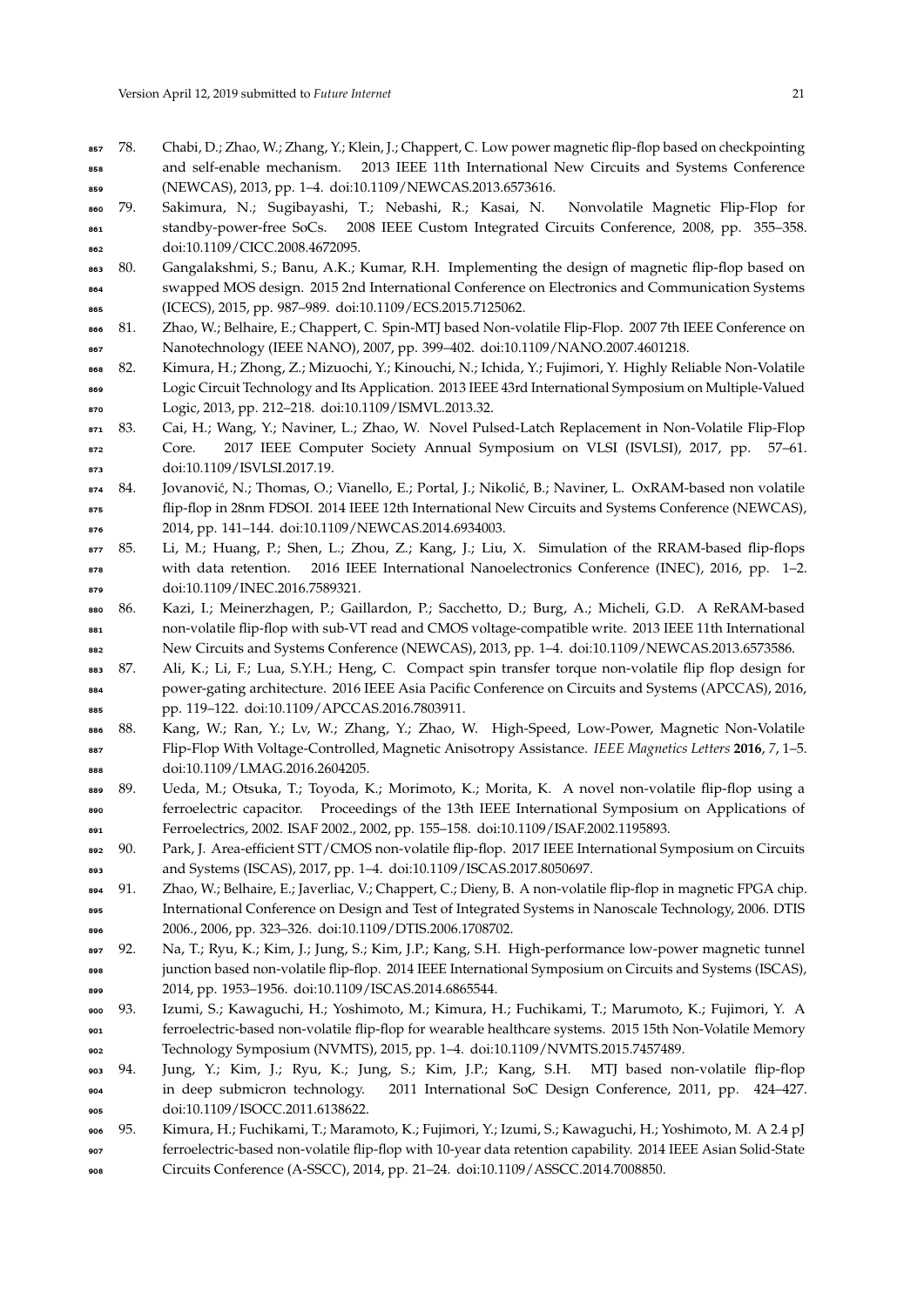- 96. Portal, J.M.; Bocquet, M.; Moreau, M.; Aziza, H.; Deleruyelle, D.; Zhang, Y.; Kang, W.; Klein, J.O.; Zhang, Y.; Chappert, C.; Zhao, W. An Overview of Non-Volatile Flip-Flops Based on Emerging Memory Technologies.
- *Journal of Electronic Science and Technology* **2014**, *12*, 173 181. doi[:10.3969/j.issn.1674-862X.2014.02.007.](https://doi.org/10.3969/j.issn.1674-862X.2014.02.007)
- 97. Aiassa, S.; Ros, P.M.; Masera, G.; Martina, M. A low power architecture for AER event-processing 913 microcontroller. 2017 IEEE Biomedical Circuits and Systems Conference (BioCAS), 2017, pp. 1–4. doi[:10.1109/BIOCAS.2017.8325170.](https://doi.org/10.1109/BIOCAS.2017.8325170)
- 98. Georgiou, J.; Andreou, A.G. Address-data event representation for communication in multichip neuromorphic system architectures. *Electronics Letters* **2007**, *43*. doi[:10.1049/el:20070897.](https://doi.org/10.1049/el:20070897)
- 99. Georgiou, J.; Andreou, A.G. Address Data Event Representation (ADER) for Efficient Neuromorphic Communication. 2007 41st Annual Conference on Information Sciences and Systems, 2007, pp. 755–758. doi[:10.1109/CISS.2007.4298409.](https://doi.org/10.1109/CISS.2007.4298409)
- 100. Kapoor, C.; Singh, H.; Laxmi, V. A Survey on Energy Efficient Routing for Delay Minimization in IoT Networks. 2018 International Conference on Intelligent Circuits and Systems (ICICS), 2018, pp. 320–323. doi[:10.1109/ICICS.2018.00072.](https://doi.org/10.1109/ICICS.2018.00072)
- 101. Rzepecki, W.; Iwanecki, L.; Ryba, P. IEEE 802.15.4 Thread Mesh Network Data Transmission in Harsh Environment. 2018 6th International Conference on Future Internet of Things and Cloud Workshops (FiCloudW), 2018, pp. 42–47. doi[:10.1109/W-FiCloud.2018.00013.](https://doi.org/10.1109/W-FiCloud.2018.00013)
- 102. Joo, S.; Kim, H. Low power wireless mesh network over the TDMA link for connecting things. 2015 17th International Conference on Advanced Communication Technology (ICACT), 2015, pp. 143–146. doi[:10.1109/ICACT.2015.7224774.](https://doi.org/10.1109/ICACT.2015.7224774)
- 103. Kim, J.; Lee, J. Cluster-Based Mobility Supporting WMN for IoT Networks. 2012 IEEE International Conference on Green Computing and Communications, 2012, pp. 700–703. doi[:10.1109/GreenCom.2012.114.](https://doi.org/10.1109/GreenCom.2012.114)
- 104. Matthys, N.; Yang, F.; Daniels, W.; Michiels, S.; Joosen, W.; Hughes, D.; Watteyne, T. uPnP-Mesh: The plug-and-play mesh network for the Internet of Things. 2015 IEEE 2nd World Forum on Internet of Things (WF-IoT), 2015, pp. 311–315. doi[:10.1109/WF-IoT.2015.7389072.](https://doi.org/10.1109/WF-IoT.2015.7389072)
- 935 105. Vittecoq, S. A Radio Mesh Platform for the IOT. 2013 Seventh International Conference on Innovative Mobile and Internet Services in Ubiquitous Computing, 2013, pp. 530–534. doi[:10.1109/IMIS.2013.94.](https://doi.org/10.1109/IMIS.2013.94)
- 106. Liu, Y.; Tong, K.F.; Qiu, X.; Liu, Y.; Ding, X. Wireless Mesh Networks in IoT networks. 2017 International
- Workshop on Electromagnetics: Applications and Student Innovation Competition, 2017, pp. 183–185. doi[:10.1109/iWEM.2017.7968828.](https://doi.org/10.1109/iWEM.2017.7968828)
- 107. Paek, J. Fast and Adaptive Mesh Access Control in Low-Power and Lossy Networks. *IEEE Internet of Things Journal* **2015**, *2*, 435–444. doi[:10.1109/JIOT.2015.2457940.](https://doi.org/10.1109/JIOT.2015.2457940)
- 942 108. Darroudi, S.M.; Gomez, C. Modeling the Connectivity of Data-Channel-Based Bluetooth Low Energy Mesh Networks. *IEEE Communications Letters* **2018**, *22*, 2124–2127. doi[:10.1109/LCOMM.2018.2864994.](https://doi.org/10.1109/LCOMM.2018.2864994)
- 109. Daly, E.L.; Bernhard, J.T. The rapidly tuned analog-to-information converter. 2013 Asilomar Conference on Signals, Systems and Computers, 2013, pp. 495–499. doi[:10.1109/ACSSC.2013.6810327.](https://doi.org/10.1109/ACSSC.2013.6810327)
- 110. Cambareri, V.; Mangia, M.; Pareschi, F.; Rovatti, R.; Setti, G. A rakeness-based design flow for Analog-to-Information conversion by Compressive Sensing. 2013 IEEE International Symposium on Circuits and Systems (ISCAS2013), 2013, pp. 1360–1363. doi[:10.1109/ISCAS.2013.6572107.](https://doi.org/10.1109/ISCAS.2013.6572107)
- 111. Pareschi, F.; Albertini, P.; Frattini, G.; Mangia, M.; Rovatti, R.; Setti, G. Hardware-Algorithms Co-Design and Implementation of an Analog-to-Information Converter for Biosignals Based on Compressed Sensing. *IEEE Transactions on Biomedical Circuits and Systems* **2016**, *10*, 149–162. doi[:10.1109/TBCAS.2015.2444276.](https://doi.org/10.1109/TBCAS.2015.2444276)
- 112. Liu, S.; Zhang, M.; Jiang, W.; Wang, J.; Qi, P. Theory and hardware implementation of an analog-to-Information Converter based on Compressive Sensing. 2013 IEEE 10th International Conference on ASIC, 2013, pp. 1–4. doi[:10.1109/ASICON.2013.6812033.](https://doi.org/10.1109/ASICON.2013.6812033)
- 113. Cambareri, V.; Mangia, M.; Rovatti, R.; Setti, G. Joint analog-to-information conversion of heterogeneous biosignals. 2013 IEEE Biomedical Circuits and Systems Conference (BioCAS), 2013, pp. 158–161. doi[:10.1109/BioCAS.2013.6679663.](https://doi.org/10.1109/BioCAS.2013.6679663)
- 114. Mangia, M.; Rovatti, R.; Setti, G. Analog-to-information conversion of sparse and non-white signals: Statistical design of sensing waveforms. 2011 IEEE International Symposium of Circuits and Systems (ISCAS), 2011, pp. 2129–2132. doi[:10.1109/ISCAS.2011.5938019.](https://doi.org/10.1109/ISCAS.2011.5938019)